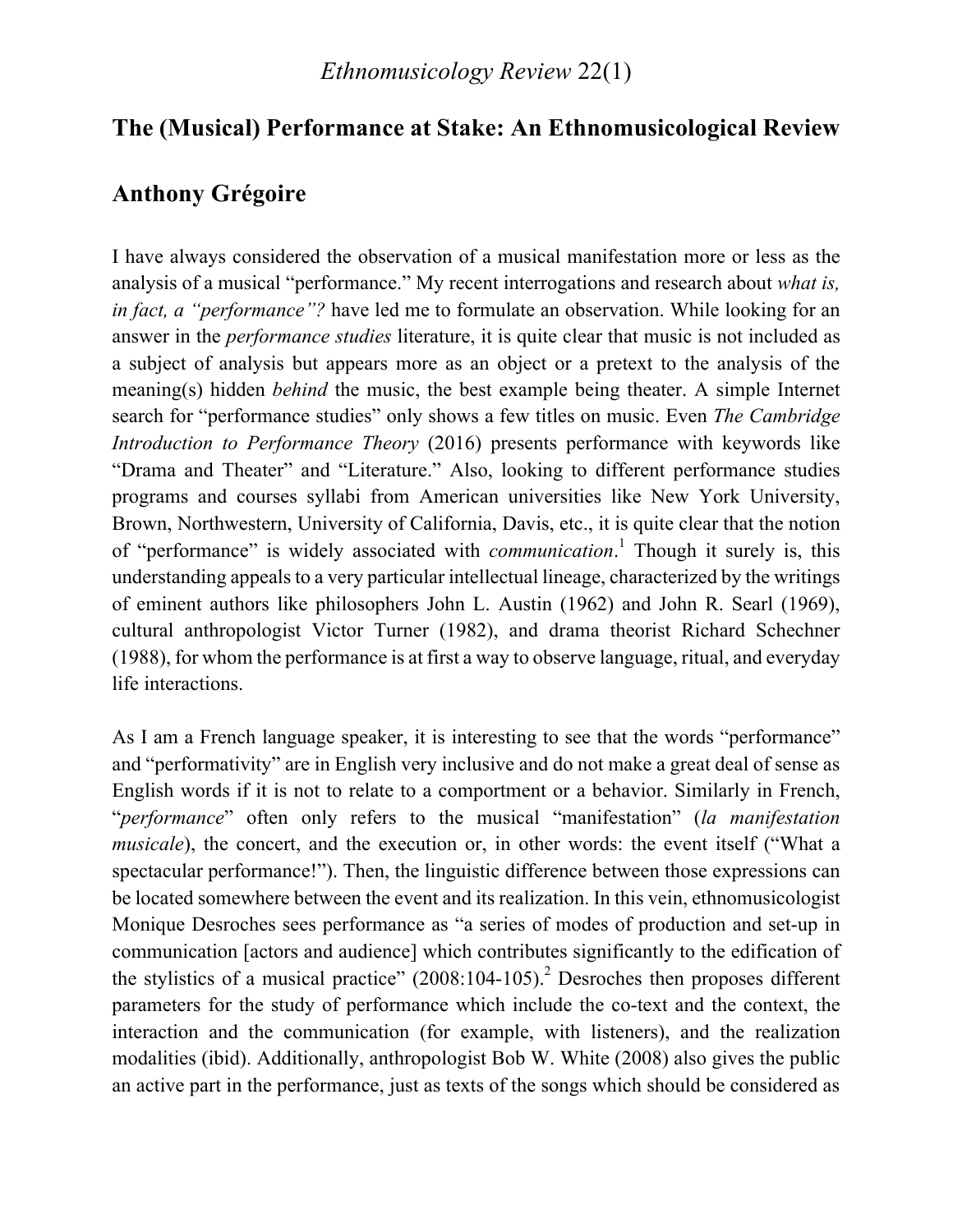many elements nested in a performancial space or a communicative ensemble named after Austin's "performativity," *performativité*. These two scholars are not the only ones to show interest in the study of musical performance, and they particularly insist on the "layers" composing the notion of performance as it is applied to music, including the "non-musical." Thus, the aim of the present article is to reiterate the importance of observing the musical performance not only as an event but specifically as a construction in a non-musical paradigm, a construction also built in a long-term and continuous process by all the members of what we could call a "performancial community." Then, it would be necessary to return to the ethnomusicological works from the 1980s and 1990s, which describe musical performance not only as a sporadic, punctual event, but also as the conjunction of rites, rituals, beliefs and religions in a given community. As an example, I will illustrate my proposition through my own observations on choral singing as practiced among the Sereer-noon, in Senegal. But first, I will briefly summarize the conception scholars have had of the musical performance.

#### **Music and Performance Studies: A Brief Introduction**

As pointed out by music scholar Guerino Mazzola, music in performance *theory*—and not performance *studies*—was at first roughly defined "as pertaining to rhetorical aesthetics" and then "characterized by a switch from rhetorical aesthetics to the aesthetics of a musical work" (2011:12). Later, music was associated with performance "being an expression of analytical insights of the *qua* meaningful text" (*ibid*). Since then, in performance theory, musical performance has nearly always been associated with the communication of an emotion,<sup>3</sup> and that is the way it is also presented globally in the cultural performance literature in anthropology: in its association with the body, the *embodiment*. <sup>4</sup> It is possible to follow the historical development of performance theory amidst linguists, anthropologists, and sociologists, culminating in the formalization of the field as *cultural performances* (McKenzie 2005) and the crystallization of a conception of the performance as the sum of "(1) social and self-reflection through the dramatization or embodiment of symbolic forms, (2) the presentation of alternative embodiments, and (3) the possibility for conservation or transformation of both individuals and society" (*ibid*). So the question remains: why is the musical performance mostly related to "emotions" and their communication (live, disc, MP3, etc.)? The point here is not that this is false or irrelevant, but rather to question the possibility of seeing "something else" behind this act of communicating emotions… let's say, something constructed for "something else" besides the performance and the act of communication themselves?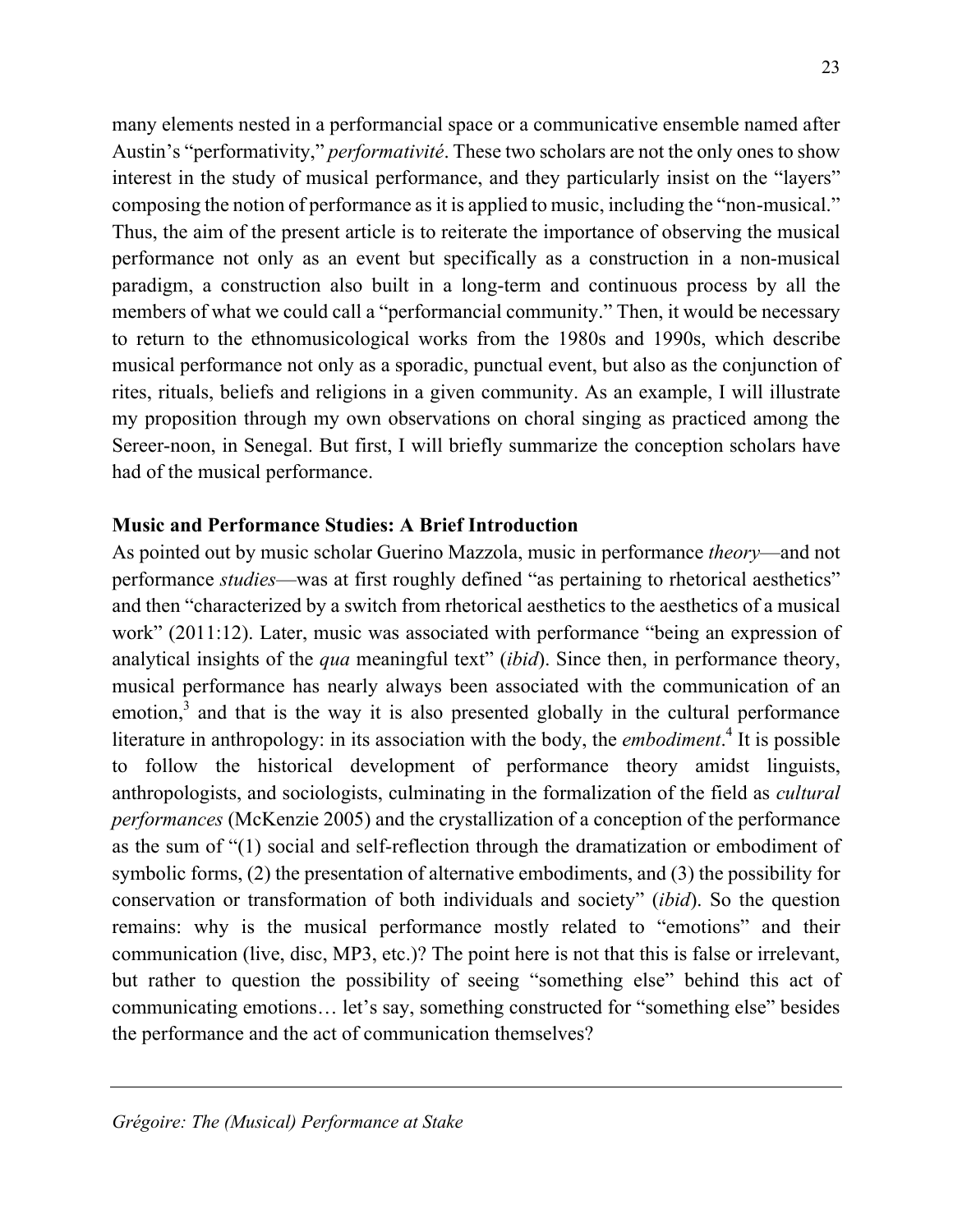The literature on music in the field of psychology is vast. Themes relating to musical perception, the psychology of music listening (Justin 2000) and musical generative processes (Sloboda 1988) are particularly present. In his *Music Performance Research at the Millennium* (2003), scholar Alf Gabrielsson conducts an important review of the large literature on music and performance, pointing out categories like: performance planning, sight reading, improvisation, feedback in performance, motor processes in performance, measurements of performance, models of music performance, physical factors in performance, psychological and social factors, performance evaluation, and so on. According to his results, along with studies by John Rink (2002) and Bruce A. Carr, Lukas Foss and John P. Thomas (2011), "performance" is the public manifestation of the interpreter's capabilities and their reception; that is to say, an *event*, a moment displaying music in a communication and an aesthetic relation.

Those studies point to another fact: most of the recent research on the subject has been led by psychologists and neuropsychiatrists. It has been quite a long time since ethnomusicologists have taken the question of musical performance seriously *outside* of the sole moment of the musical manifestation. Christopher Small was already making this point in 1977 in his book *Music, Society, Education*. Steven Feld was dealing with nonhuman sounds in 1982 in his book *Sound and Sentiment: Birds, Weeping, Poetics, and Song in Kaluli Expression*. Ruth Stone's ethnography *Let the Inside Be Sweet* (1982) is an early example of scholarship on performance in ethnomusicology and what she calls the "musical event," as is Anthony Seeger's classic *Why Suyá Sing* (1987). More recently, ethnomusicologists like Michelle Kisliuk (1998), Charles Keil (1998), Deborah Wong (2004), Timothy D. Taylor (2016), and Pavithra Prasad and Jeff Roy (2017) among others, have also extensively grappled with performance studies in their work. Finally, there is an important chapter entitled "Performance Theory in Ethnomusicology" in Ruth Stone's *Theory for Ethnomusicology* (2008). Of course, preparation for a concert is important, and scholars have scrutinized the question in recent years, especially pedagogues, didacticians and physiologists, and even eutonists. But what if all that preparation was not "destined" or intended for the concert? What if the concert was only the object, the pretext and the "conveyal" of a musical purpose that is not situated *in musica*? Finally, what if musical preparation was not a "preparation" at all, but a way to induce people in borrowing and building an ideal to share with family and friends, with the community? What if that preparation was the performance itself as a way to enhance the community?

Those questions appeared on the field when it became clear to me that the performers in the choral did not conceive their performance as a concert but more as a manner to enhance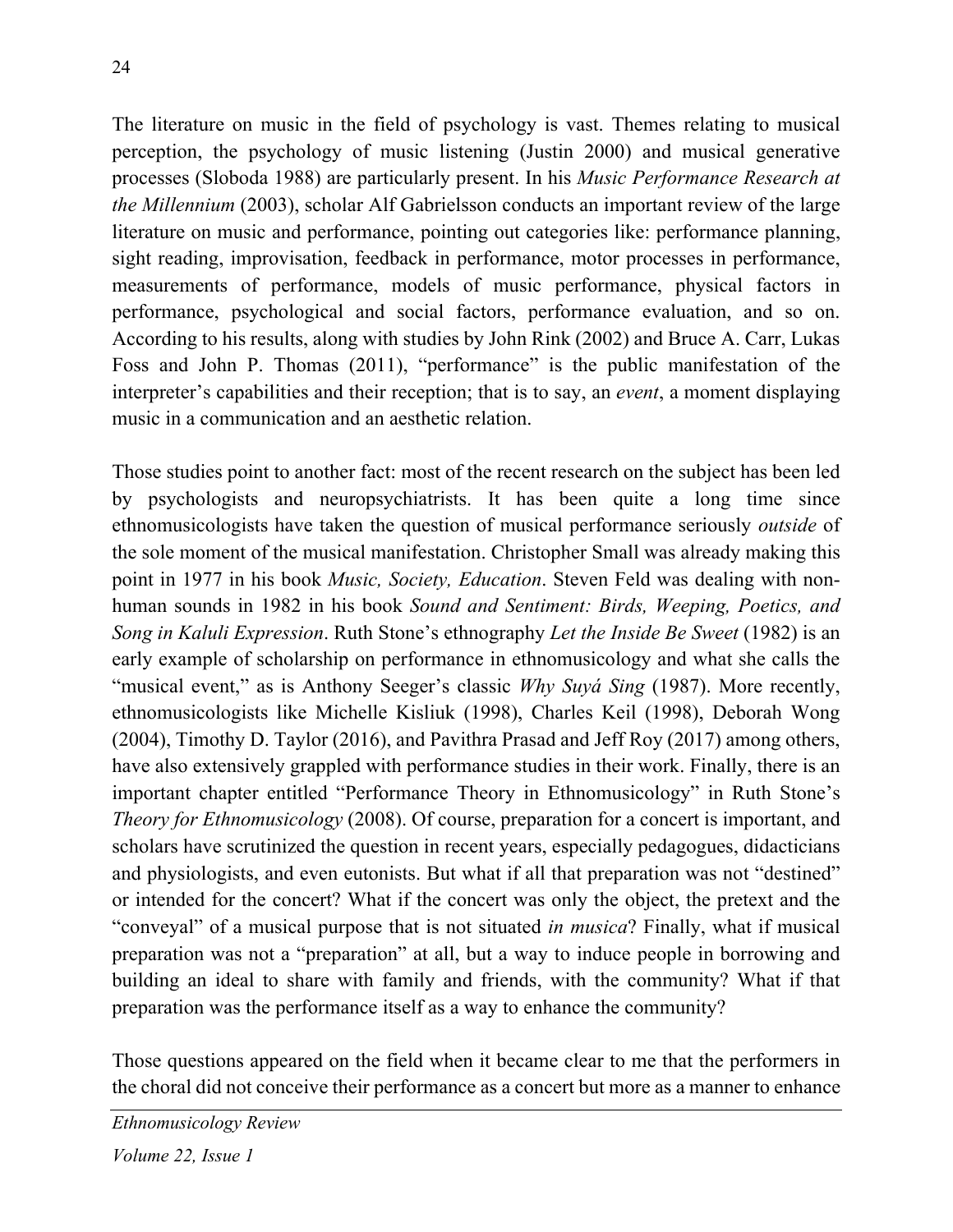the community *without the will to participate in a musical manifestation*. Following the Sereer-noon from Koudiadiène (Senegal), the next sections will not offer and explain a new way to analyze and observe musical performance, but a way to reconsider it from "outside" of the music itself; the musical event not only as a producer of communication canals, but the product of that same communication through time, in everyday life.

#### **French Musical Restructuration: The Origins of Choral Singing**

Before going further in my purpose to review the musical performance status as a process instead of an object to enlarge or liberate it from its "musical obligated frame," let's take a brief look at the context of those people for whom music is not the reason for singing. Choral singing (or simply polyphony) was not known among the Sereer-noon before the arrival of the French missionaries in the region of Thiès and later, in Koudiadiène. The Mission of Thiès was founded in 1886 by the Spiritains, the French Catholic *Congrégation du Saint Esprit* (but a station had previously been built by the French colonial army in 1864) and the location rapidly became a huge center of activities, especially for missionaries for whom the Mission came to be a place of transit to other missions all around West Africa. If the colonial contact with the Sereer-noon had been a little difficult, it seems that it might have been easier on a religious level where music was the instrument *par excellence* for enculturation – or better in French, *inculturation*. <sup>5</sup> Thereupon ethnomusicologist Christine T.N. Dang is categorical when she says that "on the musical level, these readings [of such an opposition through colonial archives reading] imply fundamental incompatibility between European-originated forms and authentic African expressivity, dismissing the long history of contact and exchange between these two categories" (Dang 2014:115). That is to say the encounter with missionaries, on a musical level, had been easier than the colonial contact itself among the global colonization situation because of the exchanges of musical symbols and the possibility to consider some symbolic equivalences between religious identities through music.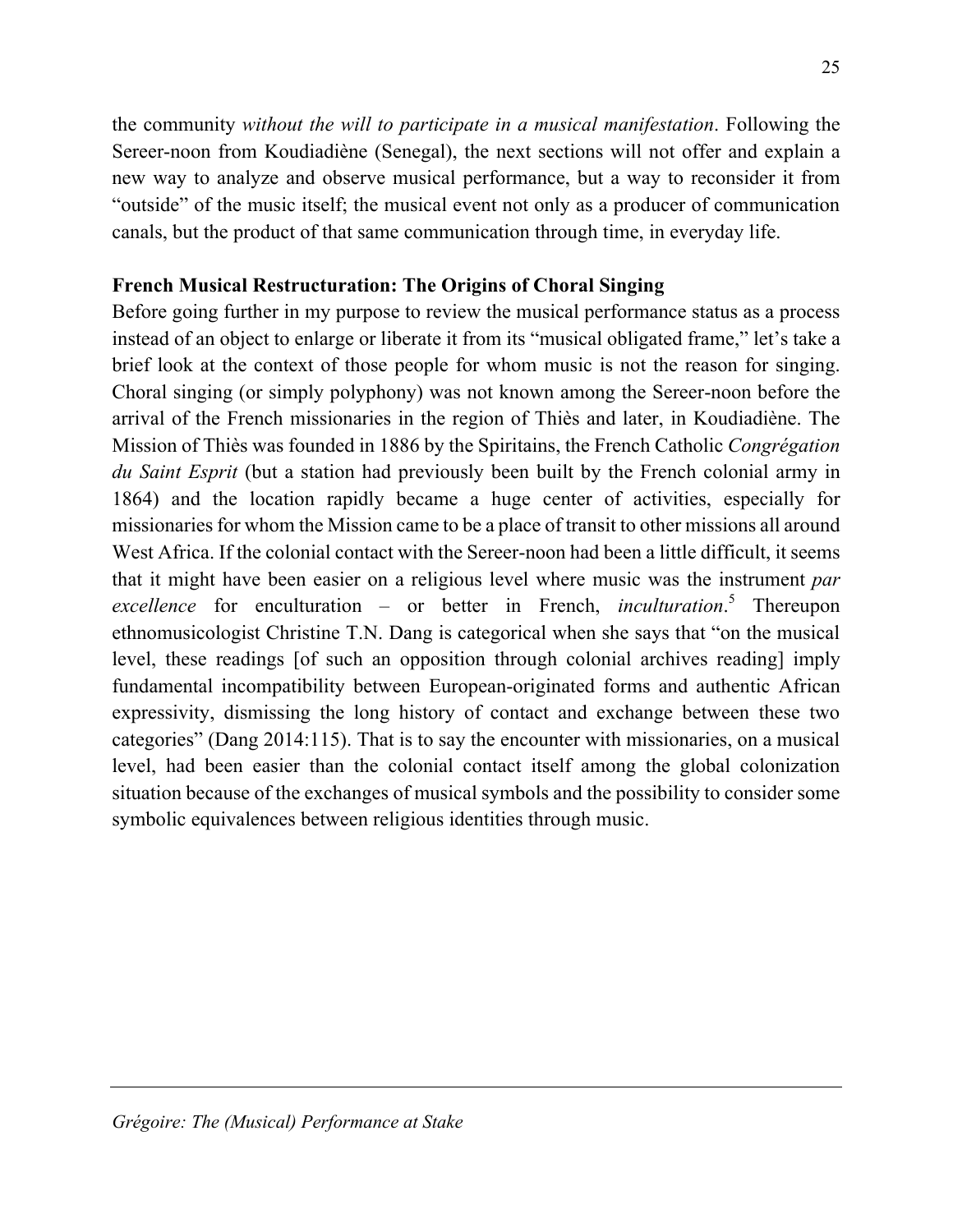

**Figure 1: Koudiadiène is situated to approximately 12km from Thiès. Source:** https://mapcarta.com/16835282/Map**.**

Actually, the religious context of observation in this colonial territory is the key to understand the appearance of choral singing, and it further points to what makes it different from other places. Indeed, if the phenomenon observed in Koudiadiène is part of a context of Christian faith, there are more Muslims in the *Cangin* group than Catholics. Furthermore, several animist beliefs persist (Dupire 1992).<sup>6</sup> In fact, while the Sereer tend mostly to adhere to Islam, the Sereer-noon are an exception and remain to this day mostly Catholic. Historian Ismaila Ciss also mentions that:

the Sereer were still convinced that being Christian was not incompatible with certain values of local culture, that syncretism was a way to strengthen their faith in a unique God, and to better protect themselves from evil spirits. It was out of the question for them to abandon certain practices. Such behavior should have led to their cultural negation. (Ciss 2000:331-32)<sup>7</sup>

After Senegal's independence from France on August  $20<sup>th</sup>$ , 1960, the country's Catholic church was directed by Cardinal Hyacinthe Thiandoum starting in 1962 (Benoist 2008). Under his governance, Catholic plain chant was replaced at the church by choral singing structured in four voices (SATB) with texts sung in vernacular dialects (Benoist 2008;

*Ethnomusicology Review*

*Volume 22, Issue 1*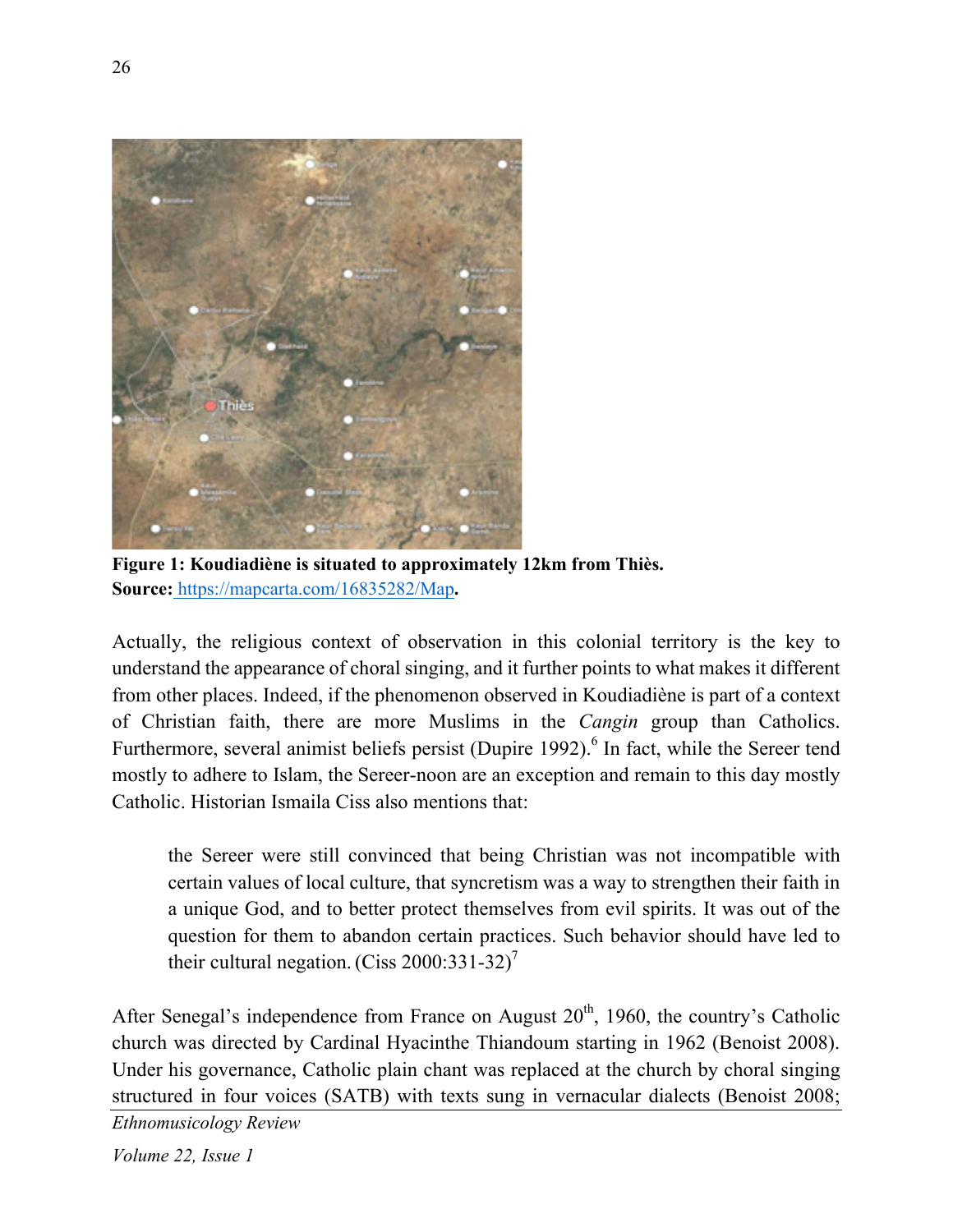Dang 2014). This change coincided with the Vatican II Council (1962-65) whereby the Church sought to encourage the adaptation of worship to local customs (Dang 2014). In this, we witness the creation of a new performancial space in the Catholic faith in which many traditional symbols were adapted by the Sereer-noon. As Dang explains, "multiple ethical codes and spiritual paths may coexist like polyphonic layers upon each other – like a four-part harmony in which each voice enunciates a melodic contour of divergent yet fundamentally interrelated musical veracity" (Dang 2014:122). Here, the musical syncretism is not simply the sum of the beliefs from two *parties* or the full adoption by a group of those from the other one, but rather a complex construction within which each part, animists and Catholics, can have the right to choose and keep its own symbolic association in a common path to glorify a unique God through music.

#### **Being "Catholic": Beliefs and Cultural Practices among the Noon**

Although it is difficult to find literature on and about the Sereer-noon, it would be wrong to say that the Noons have been forgotten and are absent from the different literatures (ethnological, colonial, missionary). Rather, they only appear in those literatures by "exclusion" which creates a sort of "epistemic silence" (Touoyem 2014:2) around them, a silence that however "expresses a full knowledge – the silence of the one who is silent because he knows, and vice versa [or] a gap in the knowledge – the silence of the one who knows nothing or not enough, of the one who abstains, stoically, in the absence of established or provisional knowledge, opinion or certainty" (Eni Puccinelli Orlandi 1991, quoted by Manao 1999:18).<sup>8</sup> This abundant presence in the literature does not present them any other way than by mention of this state of difference: *what the Noons are not*. If archives could only highlight some elements of the Noon's culture as opposed to that of other groups in Senegal, this information remains fundamental in my actual doctoral project of re-construction of their cultural identity, by qualitative triangulation with data collected on the field. This research will help sorting the ethnological observations of these ideologically oriented writings in order to draw a much more complete portrait of the sociohistorical and cultural situation of the Sereer-noon before and during the colonization and their evangelization. For now, to understand in a better way to what extent the complexity of this case is, we'll develop one example of symbolic beliefs that can be heard or analyzed in their contemporary cultural practices but that predates their conversion to Catholicism. During all my visits to Koudiadiène since 2010, I lived with the Ndiolène's family, in the village of Thiafathie, and participated with the community in daily tasks. In July and August 2015, during the *hivernage*, the rainy season and the period of agricultural work, I struggled with certain "rules" that were not explainable, or even, not explained by the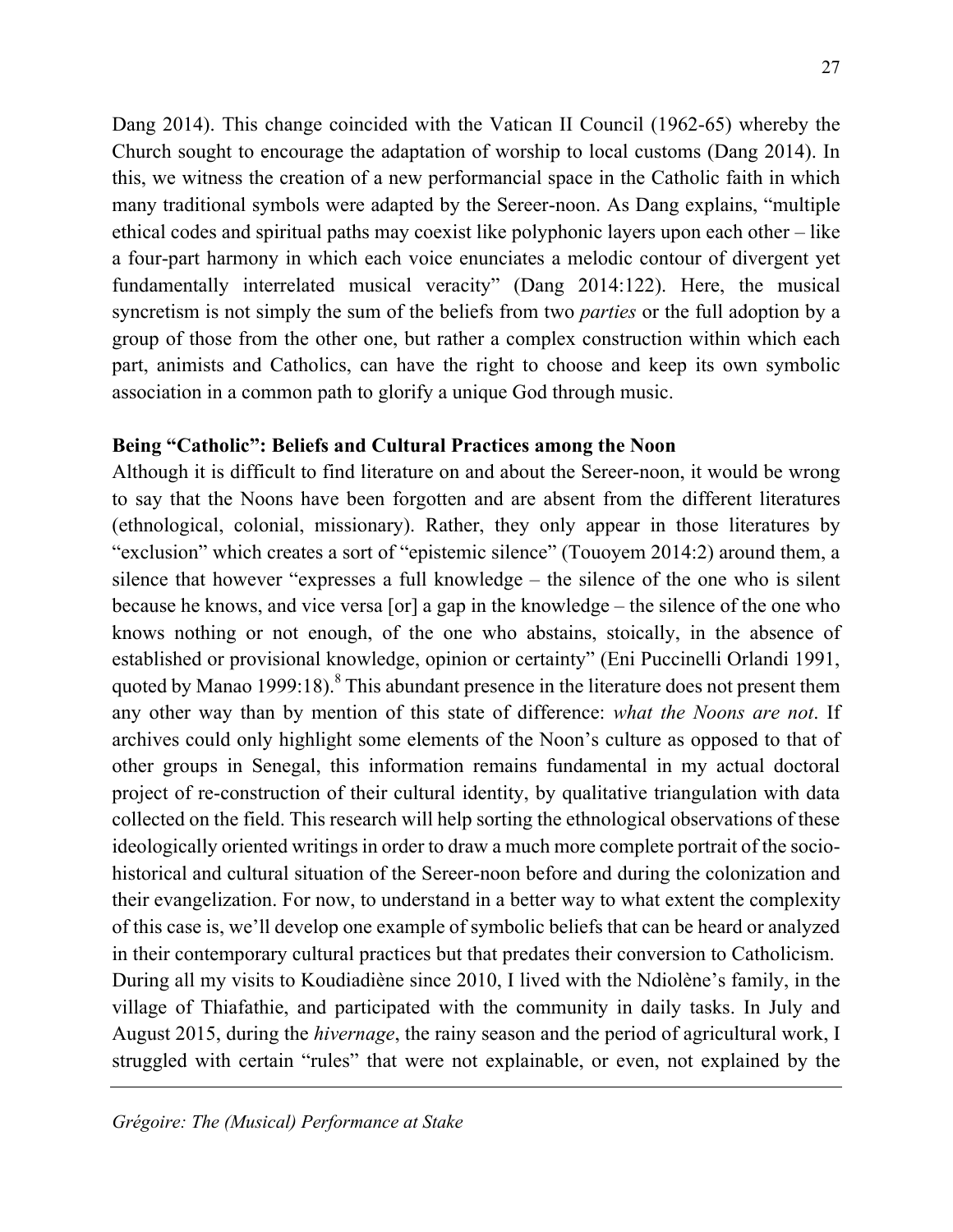Noons themselves; in particular, the obligation to deposit three seeds per seed hole. To my question "Why not two?" I was systematically answered "But why not four?" And to my question "So, why not four?" I was told "Why not three?" And my questions inevitably led me to consider that three seeds were better "to grow." In this regard, the importance of numbers that Catholic missionary Henri Gravrand recalls for the Sereer, numerical symbols are particularly important and present, even if they are not always aware of it (Gravrand 1987). There is the case here where people mobilize daily this type of numerical symbols without, however, objectifying their relevance since the importance of the action does not belong in the rule itself but in its expected effect. Some gestures are done a particular way since immemorable times and are considered traditionally the best way to accomplish it by the community. I followed this path and discovered that the number "3," symbol of a better fertility for the seeds, is above all a symbol of fecundity: it is the numerical symbol of the feminine. Marie-Christine Ndiolène, a former chorister, explained to me that when a girl is sick, for instance, she is systematically given three sips of syrup, three tablets, three days of rest, and so on.<sup>9</sup> Similarly, a woman giving birth to a girl will stay three days in the room where she gave birth before going out for avoiding to attract misfortune (interview of July  $21<sup>th</sup>$ , 2015). Also, Marie-Christine continued telling me that when the Noons express their genealogy, the only pan of it they expose is the one of their mother, by their surname, while emphasizing the importance of the maternal uncle. Even a father still considers today that the brother of his wife will have a greater regard than himself on the future of his own children (interview with Joseph Ndiolène, August  $1<sup>st</sup>$ , 2015). This reveals the importance attributed to women among Koudiadiène's Noons, long before the arrival of Catholicism and patrilineality. In fact, it is rather today a system of matrilineal descent, but patrilocal and agnatic lineage (Dupire 1992). In the end, among the Noons, women possess such an importance in the village that they became a symbol at the core of the traditional and religious musical production. This role of the feminine will be conveyed both musically and by the rules governing the musical practice of the choir by the semantic transposition of the symbolic "3" in the Catholic liturgical music observed in Koudiadiène since "[m]usically, by transforming already classified musical structures that represent a wellknown cultural identity by passing them into another cultural reality and observing the meeting points or the differences, we obtain what is called a *transmutation* – a change from one substance to another, a change of nature" (Surianu 1998:399).<sup>10</sup>

Here is the trick: in Koudiadiène, all the leaders and apprentices are men, but all the rules observed surrounding choral practice underline the feminine. If this situation is already reminiscent of the genealogical lineage mentioned above because of the importance of women in a male environment, the analogy continues musically with the choir. First, I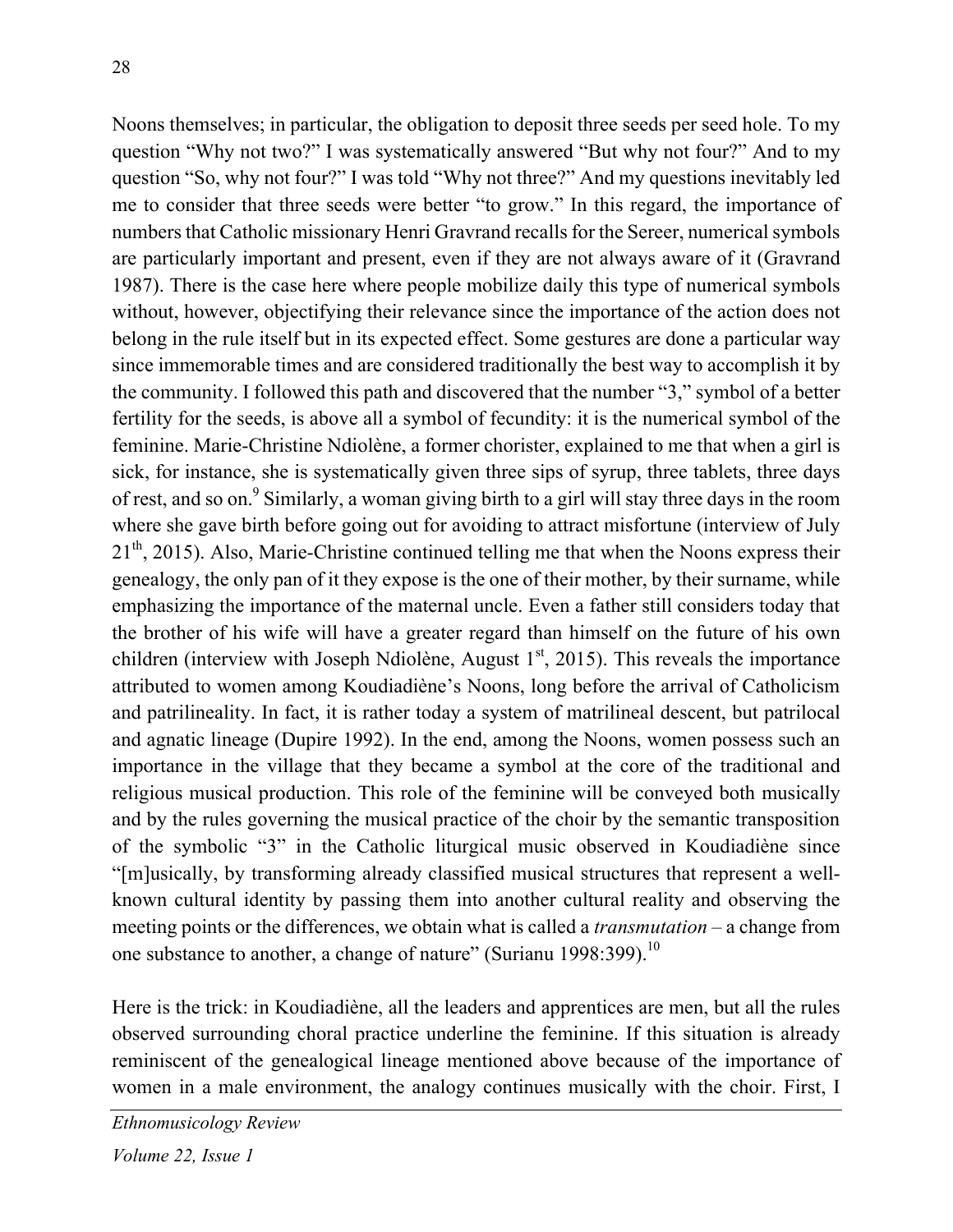noticed this association between the choral and the Blessed Virgin Mary: before and after each rehearsal of the choir, they make a prayer to the Virgin Mary. When I asked the question "Why the Virgin Mary?," I have always been told that "it is not the Virgin Mary that is prayed, it is a different Saint each time, but it is not obliged to be a Saint" (Interview with Lazare Ngagne Tene, July  $14<sup>th</sup>$ , 2015).<sup>11</sup> In fact, the prayers for all the rehearsals I have attended were addressed to the Blessed Virgin Mary, with the exception of a few occasions when addressed to the Founding Father of the Congregation of the Adorers of the Blessed Sacrament, Saint Pierre Julien Eymard, especially in view of the Parish Patronal Feast concert which took place on August  $1<sup>st</sup>$  and  $2<sup>th</sup>$ , 2015. This is a very strong link between the rationale for the rehearsals, that is, literally being at the height of the expectations of the community for the good performance of the choir during the Mass, and obtaining the blessing of Saint Mary, Mother of God. Added to this is the obligation to include in the repertoire an outing song in honor of the Virgin Mary, as if the faithful returning home had to leave the Church, patriarchal, with a final thought for this woman, mother of the patriarch.

### **Musical example 1. Jebal la suñu ligeey, Chorale Saint-Dominic Savio (credits : Anthony Grégoire)**

*Access audio at:* https://drive.google.com/file/d/1eC2it4c7kstCZmaRa5q1By\_vQuQgDCaT/preview

## **Musical example 2. Nañu onox faaning go, Chorale Saint-Dominic Savio (credits : Anthony Grégoire)**

*Access audio at:* https://drive.google.com/file/d/1dglzuT-H4hpQi0C-fbnAklOuGtHbtYJE/preview

Musically, I retain a few points. The association within the repertoire of the choir of measurement in 3/8 only to "tradition": a ternary measure reminiscent of the traditional song of the *mbilim*,<sup>12</sup> a song traditionally performed by women. Also, the structure of the *mbilim*, in two parts separated by a transitory part where the tempo accelerates. That one finds structuring many parts of the corpus: it is a tripartite structure also symbolizing the implication of the woman in the musical genre. In addition, only ternary measures in 3/8 are accompanied by *tam-tams*, an identity symbol already reinforcing this link with Sereernoon's traditions. Finally, the intonation<sup>13</sup> of a song is in all cases, except those where it is the choirmaster or the celebrant who intones, ensured by the sopranos, as if the women, in homophony, had a heralding role precursor of the polyphony to follow. What needs to be understood here is that the choir itself, a gathering illustrating and reinforcing the bonds that support the importance of the community in the tradition, holds its functional value in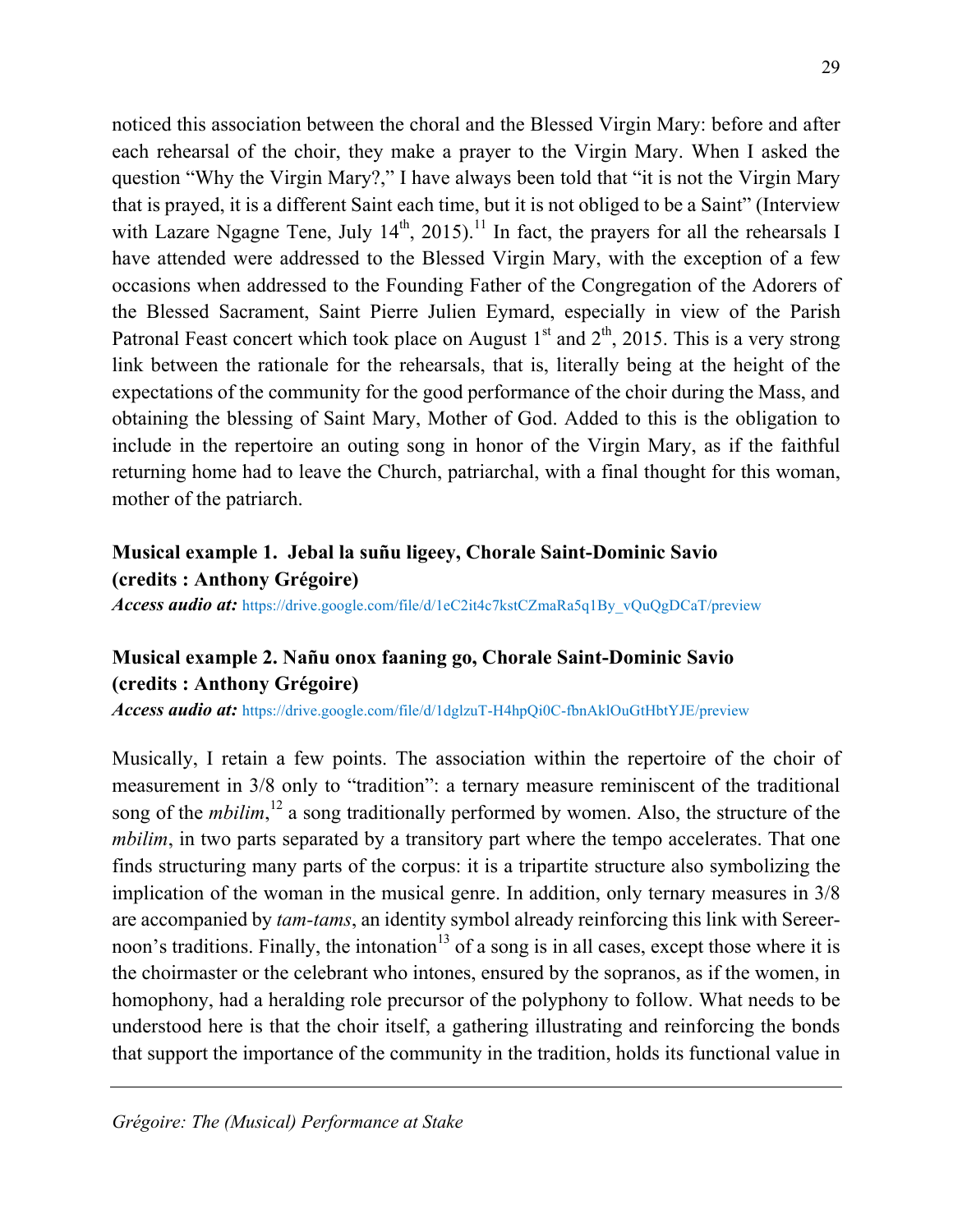the communion, through prayer of God and his people. On the other hand, it is through the symbolic value attributed to the whole that the feminine is still perpetuated today, as it is women who symbolically support this fusion between animism and Catholicism: a fusion that has allowed the creation of this new cultural departure of the Sereer-noon, and from which new perspectives could have been constructed, a new fruitful life to perpetuate the important symbols of the animist Noons by the voice of the newly Catholic Noons.

In sum, the context of observation and the origins of choral singing in Koudiadiène brings to light a syncretic potpourri of Catholic and Animist symbols. These are built in the reciprocal acceptance, by both cultures, not only of the ritual conception of the cult but also of a performancial time and place – the past and the present, the faith and the cult, and the village and the church – to provide for them the sole spirit of what it means "to make music" together, a fertile milieu to strengthen the social fabric.

# *Musicking<sup>14</sup>* **in Koudiadiène: The Ensemble Instrumentation**

In regard to the description of the ensemble observed in Koudiadiène, I refer to the fourvoices Western choral group composed of soprano, alto, tenor and bass (SATB). The number of singers in the choir is not fixed and varies greatly depending on the time of the year. The choristers may also join it on a voluntary basis. However, the repertoire of the ensemble remains polyphonic at all times. The rare occasions when homophony is heard are musical pieces that are precisely associated with a request for intercession in favor of the community, such as *la prière universelle*, which is sung with all the parishioners, or when a group of choristers intones the initial part of a piece, intonation which will be followed immediately by the polyphonic choir. However, according to the liturgical context, this intonation in homophony can be replaced by the choirmaster or the priest celebrating the Mass and who then act as soloists.

In terms of organology, it is necessary to specify the terminology of certain musical instruments used in the choral ensemble as the *tam-tams*, whose name is attributed by the Noons to their traditional drums.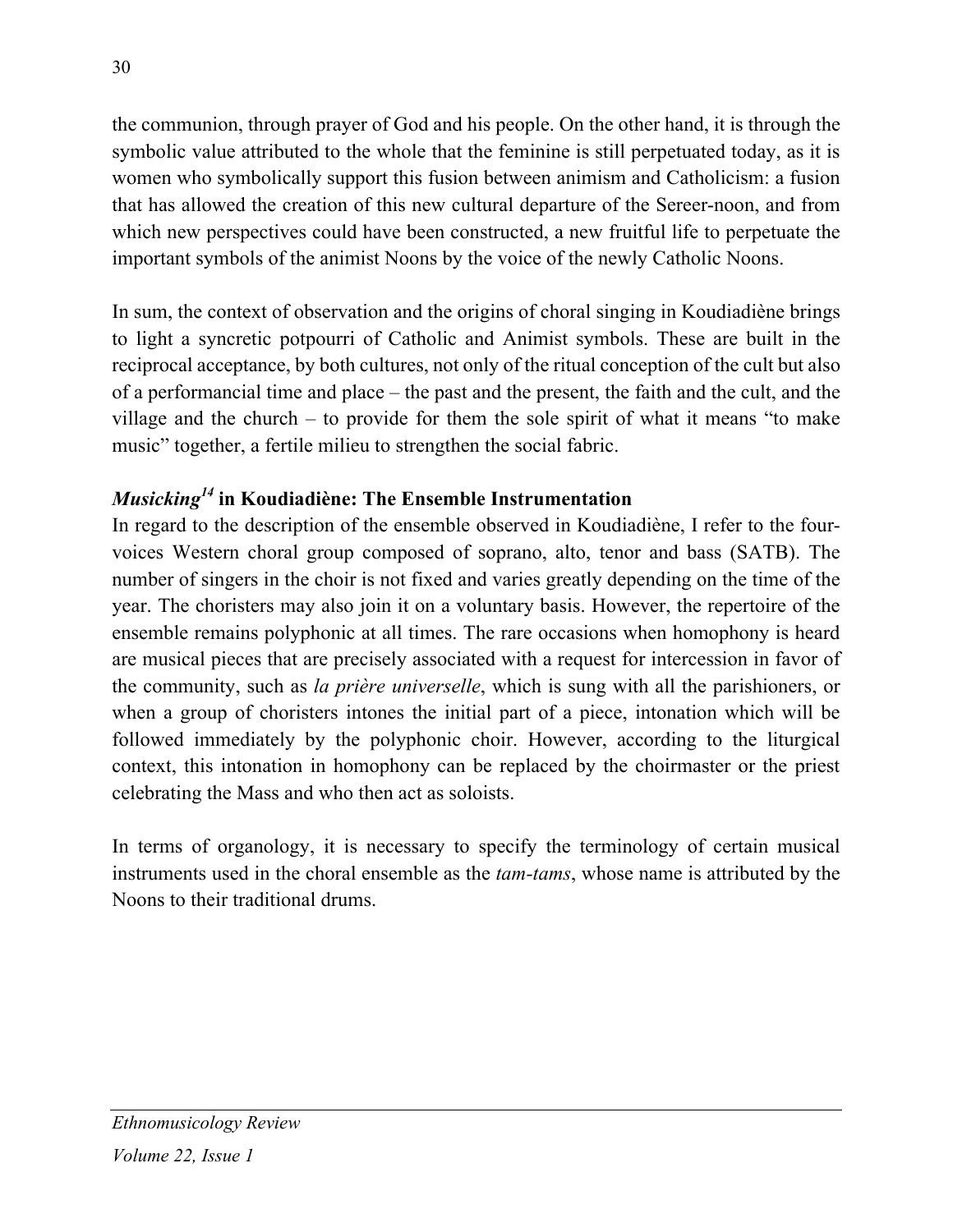

**Figure 2a. The thiole, the tougouni and the nder (photo by author).**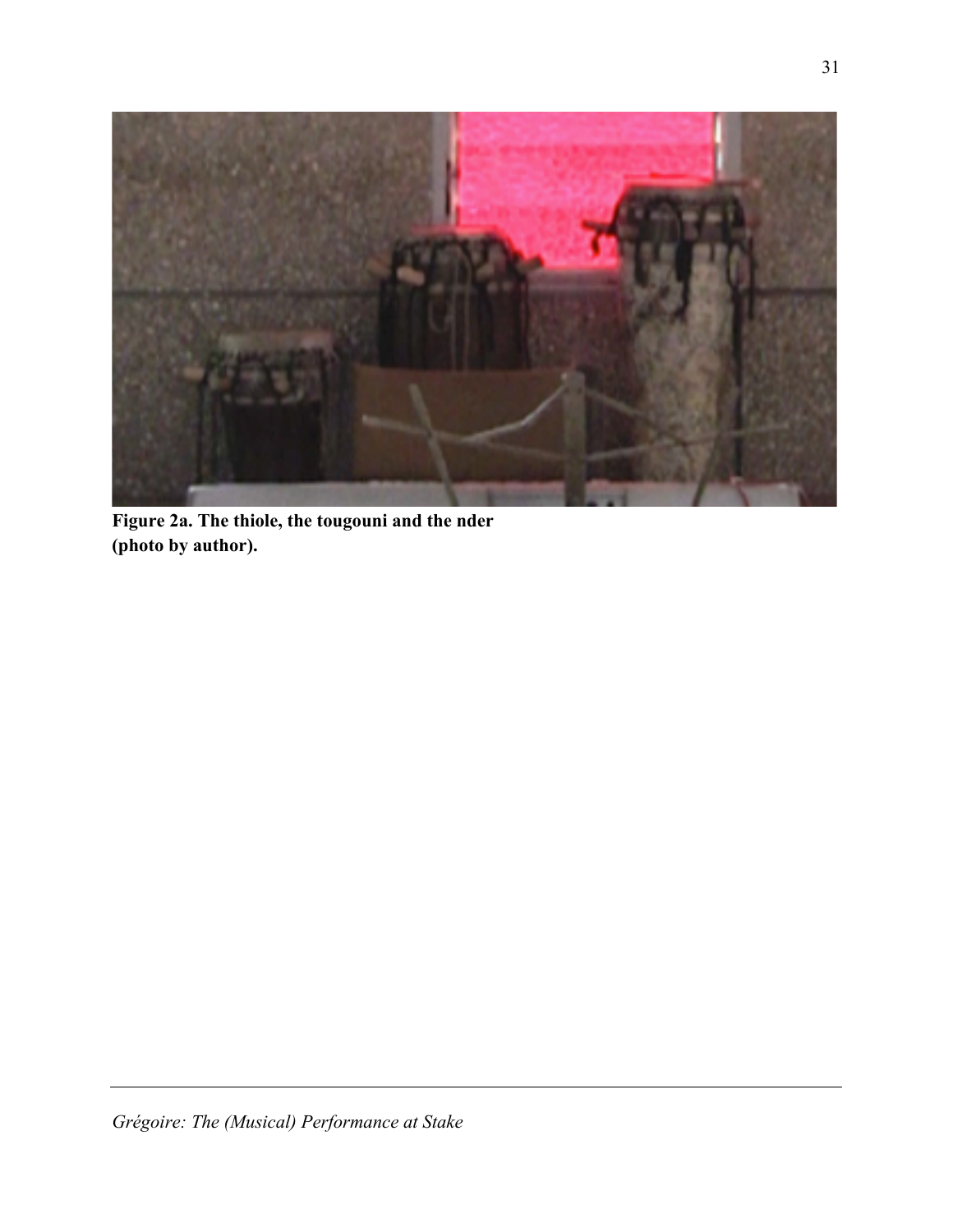

**Figure 2b. The thiole (photo by author).**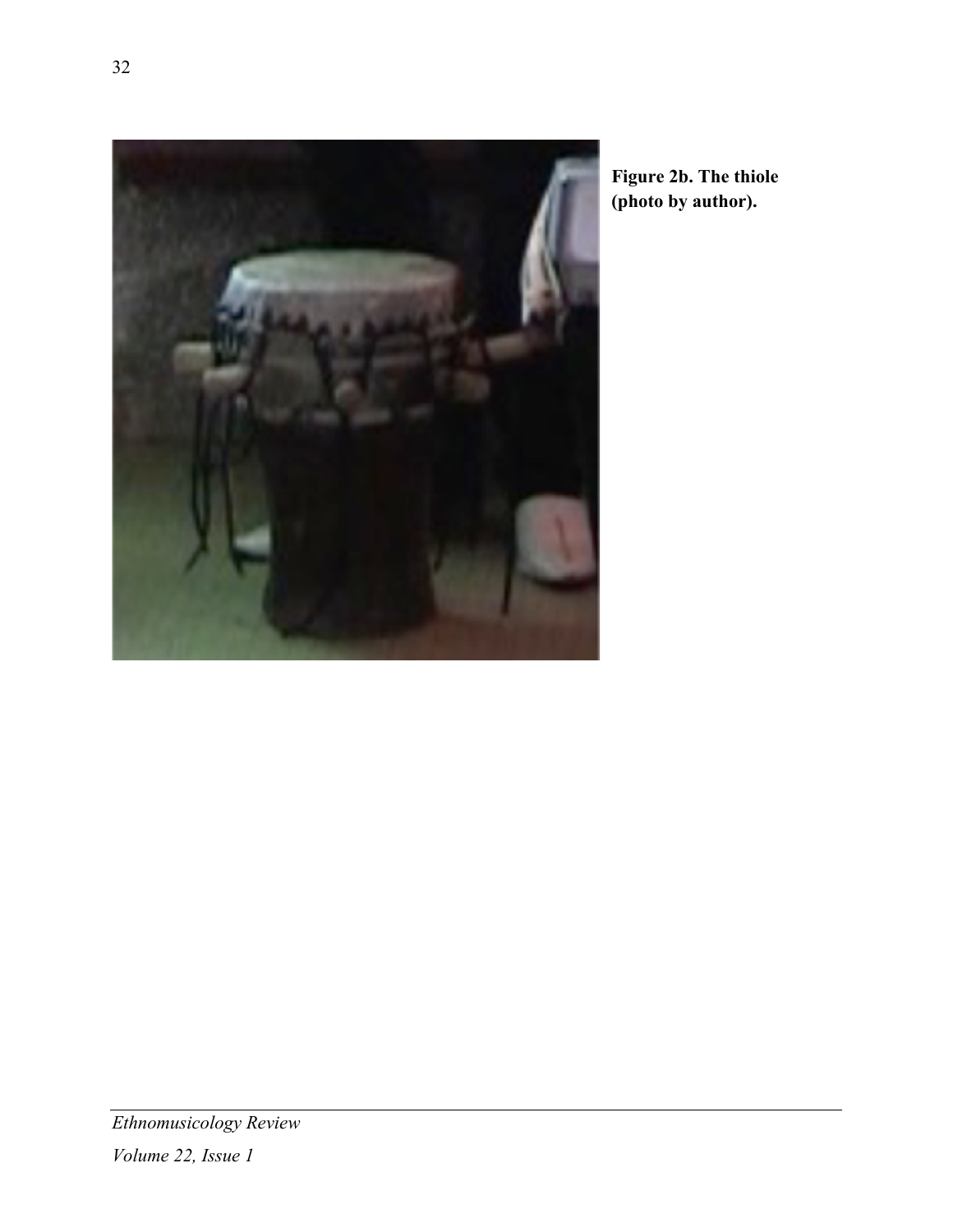This name refers to a family of five membranophones struck simultaneously with a hand and a stick, literally a branch that has been torn from its tree before playing on the instrument. All the drums are single-skinned and are listed as follows, from the smallest to the largest: *thiole*, *mbal*, *tal-mbat*, *tougouni*, and *nder*. These are Sereer-noon names derived from Wolof appellations since those drums are constitutive of the Wolof *sabar*  drums ensemble.

The structure of these instruments is at the crossroads between the *djembe* and the *sabar*, and the same goes for the playing technique. The first one is a membranophone struck with hands and whose cup-shaped body is cut in one piece of wood on which is stretched a single skin using braided ropes. The size of this instrument varies according to the artisansculptor and the origin of the instrument. The second one is also a membranophone with a unique skin which is struck with a hand and a stick, but its skin is stretched with studs inserted into the sides of the drums. The skin of the Sereer-noon's tam-tams is attached to studs inserted on the sides of the drums, by leather straps. The instrument is tuned by striking it on the ground to let in or out the studs that tighten the skin when inserted, and loosen it when partially removed. Some are pierced at the base, some are not, according to the manufacturer.

If these drums are fundamentally in the repertoire and have a great importance in the performance today, it has not always been the case. It is also possible to add a *djembe*, depending on the presence of the instrument or not on the premises, without any more justification. These drums are joined by an Ibanez electric guitar and a Yamaha electronic keyboard, both connected to a tinkering amplifier whose brand seems to be unknown. A sistrum also accompanies the choir, a small idiophone whose sound is produced by shaking where several metal discs collide by sliding on a metal rod. Those instruments are the only ones that I found in the village and are not particularly prescribed by any rules except by their presence or not on the premises too.

### *Musiking* **in Koudiadiène: Saying "Music" with Words**

Actually, the word "music" itself should be discussed separately here because it did not exist for the Sereer-noon prior to colonization by the French nor does it exist anymore except in the Occidental sense of the French word *musique* and the general understanding of the notion of "music" (i.e. the organization of the sounds). In the Sereer-noon's dialect (or at least amongst older people who remember living free of French domination) they say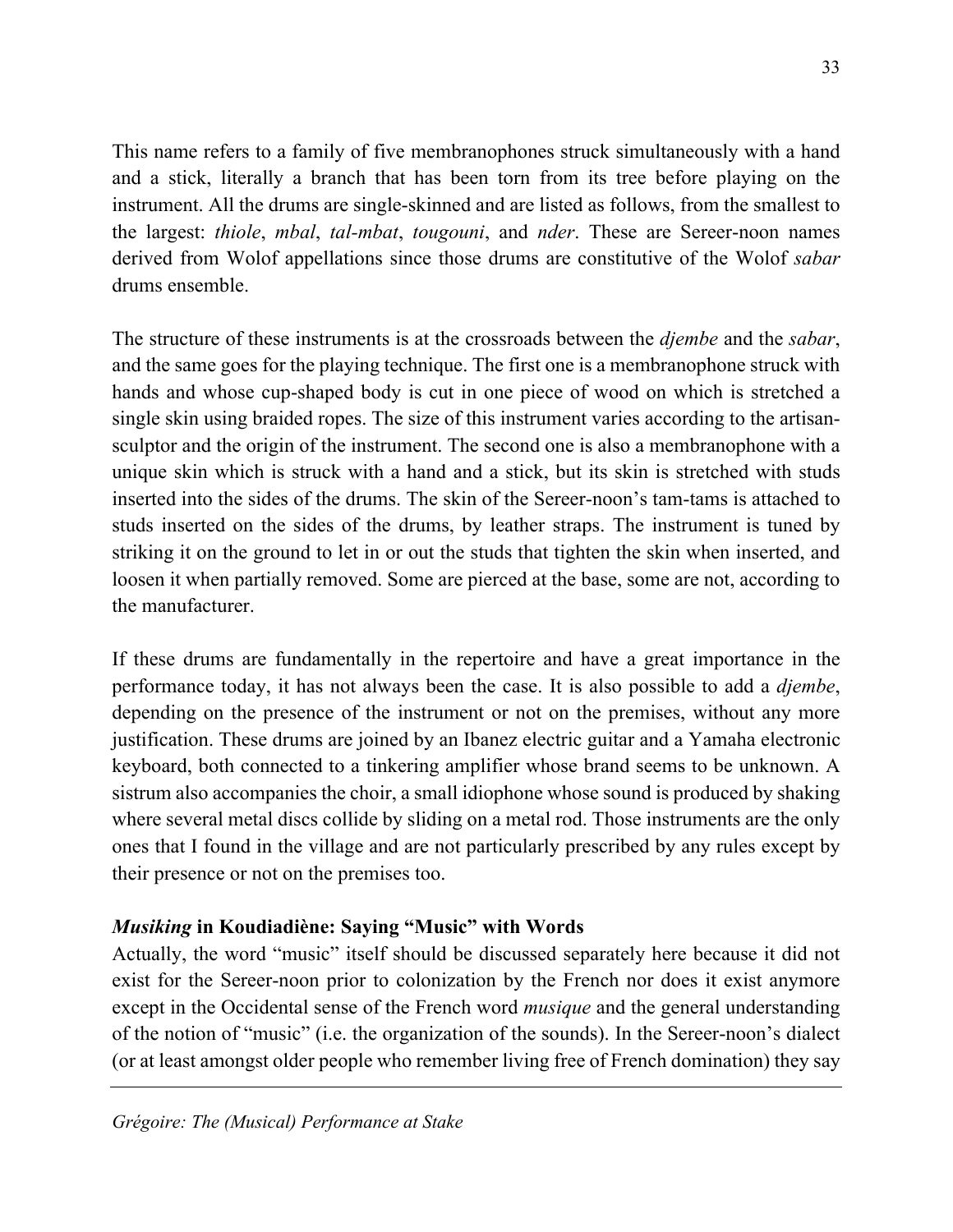rather *mbúmbaí* (*ambiance festive*; "festive atmosphere") or *keñtokh* (*faire la généalogie*; "doing genealogy") instead of "music" because of the underlying complexity of the whole thing often called "music" in making the distinction of the sound organization and the different processes involved in music making, performing, aesthetic, etc., or, conversely, to take apart motivations under the musical mobilization (dance, festivities, etc.). Thereby, these two expressions seem to be complementary rather than equivalent because the second allows people to remember the ancestors by "doing genealogy"15 in order to create the first and foster a festive environment in the community. These expressions are also important in their conception because they symbolize the links between people in a present-past relation, in which remembering the ancestors *is* the reason to do "music": in a sense, *musiquer*, as defined by ethnomusicologist Gilbert Rouget (1980), is for them the reason to "make music alive" through relations between each member of the community (including the ancestors). The performance of that music-making, however, is not the purpose of the music event. In other words, an Occidental conception of the phenomenon would consider it like a performance but for them, it is what we could call a "causal effect." In a complementary way, asking younger people how to say "music" in Sereer-noon reveals another dimension, particularly in the link between their "traditional"<sup>16</sup> music called *mbilim* and their conception of what music is nowadays. The *mbilim* is at first considered like a music style, an aesthetic and a *genre*. But actually, it also refers to an event, a happening that elicits the festive atmosphere. Furthermore, *mbilim* as a musical genre must be divided into many types of chants associated with different periods of the year, age, agriculture, rituals, etc.; *mbilim* was the core of communication in the community. In fact, younger people tend to use that traditional heritage to answer my question with different expressions related to "music": "faire le mbilim" (*ketúm mbilim*; "to do mbilim"), "danser le mbilim" (*keham mbilim*; "to dance the mbilim"), "battre [le tam-tam]" (*ketip [han]*; "drumming", understood as "to beat the drum"), or "chanter" (*kethiek*; "singing").

The complexity in describing what "music" can be for the Sereer-noon refers to musical and/or non-musical. It expresses heritage and clearly demonstrates the reconciliation with "performance," but all the expressions collected refer to "faire de la musique" (*ketúm mbilim*; "to *make* music") and are related to the notion of experience as described by John Dewey (1934), which is both an accomplishment and a process between people and their environment. Then performance is no longer an object or an act but a process (Small 1998). Thus, the re-consideration of the way the Sereer-noon "perform" their "musicality" demonstrates that it is quite clear that the conclusions will no longer belong only in the realm of the musical.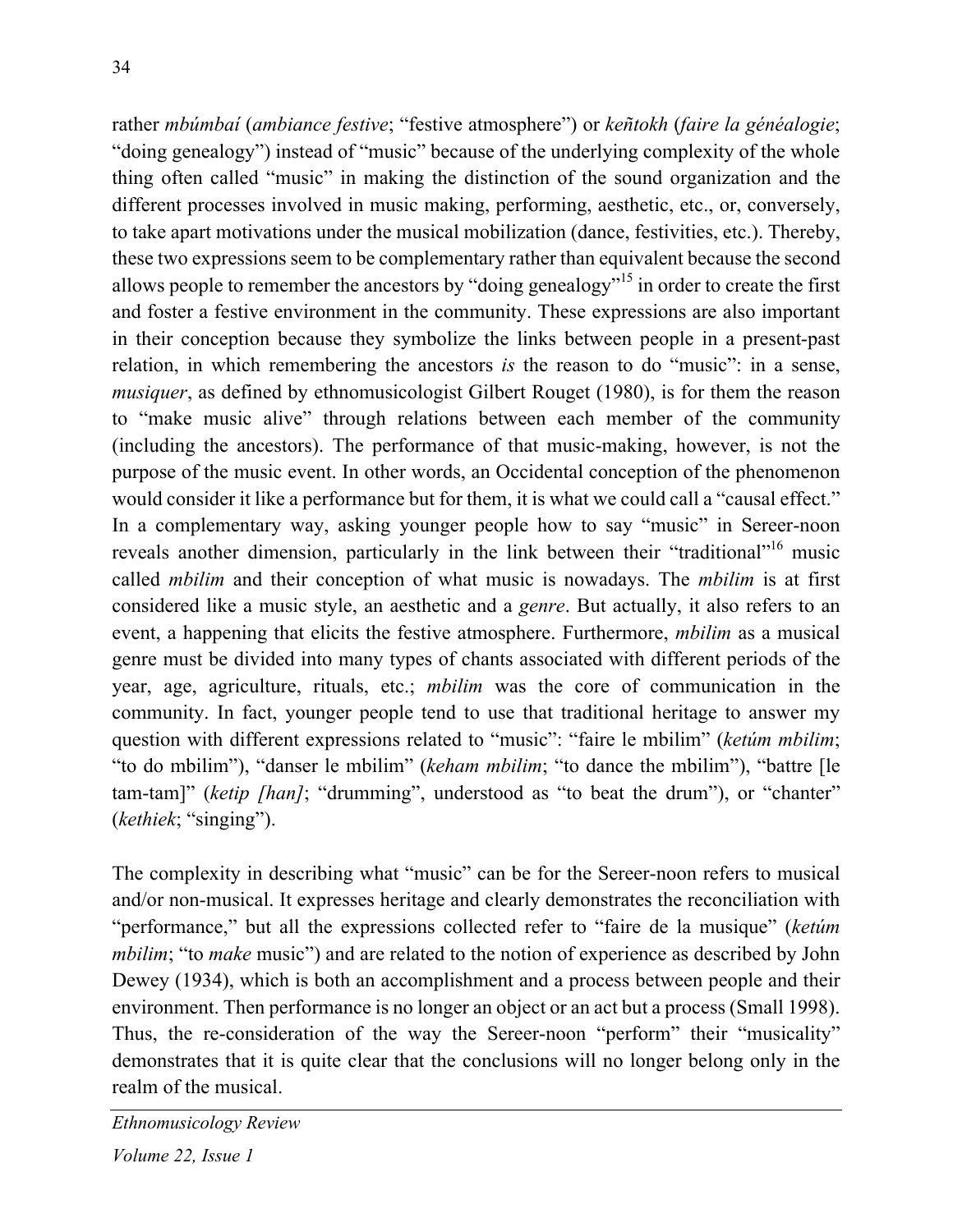## **The (Non-)musical (Non-)performance at Stake: Faithful and Numerous in Communion**

Musiking is about musical-practicing but it is also about community-making *in* a musical context. During my interviews, everybody talked about music and mentioned how music enhances people's lives; this is the reason why my informants decided to join the choir(s)<sup>17</sup> in their village. The musical structure in place within the Church gives everyone a chance to take over the choral practice to distinguish themselves in the collectivity as part of a musical movement which supports the Catholic faith's message. As my informant Lazare Tine said:

choirmasters will never send back someone who tries to fit into the ensemble; it would be unthinkable and would certainly provoke grumbling in the Church; instead they say: "Wherever you are, whether with your friends, under the palaver tree, or in the fields, practice singing" (interview, January  $6<sup>th</sup>$ , 2015)<sup>18</sup>

This perseverance is complementary with the fact that several singers have admitted to being a part of the choral for 10 to 15 years or more "by vocation," or simply *to help people pray*. Moreover, Louis Ndiolène, a chorister who takes part in the ensemble, told me that "the choral, it is singing in communion... The number of singers makes the quality, really..." (interview, July  $27<sup>th</sup>$ , 2015).<sup>19</sup> This constant return during interviews and discussions with the choristers of the community that willingly puts themselves at the service of everyone so that it can pray well, is really at the core of why they sing. The choir has become, for them, the means to help the community cultivate its faith in the Catholic Church. The structural ensemble remains only a functional tool to this end. In this way, musical performance during the mass is not to be considered a "performance" but rather as a way to support each other in prayer. It is also coherent with the religious *raison d'être* of the choir considering the texts sung by the choristers, which is for them equal to the prayer itself. Then, following the understandings of the expressions "musicking" from Small (1998) and "musiking" from Harris *et al*. (2013), *singing* becomes both, and at the same time, the act itself but also the process and the context that permits others to act in respect with their Catholic will and toward the function of the choir.

#### **Musical Critique, Polysemy and the Atmosphere**

One thing is also clear when I reconsider all my interviews in Koudiadiène: to the question of *How did they appreciate or experience the performance of the choir?,* everybody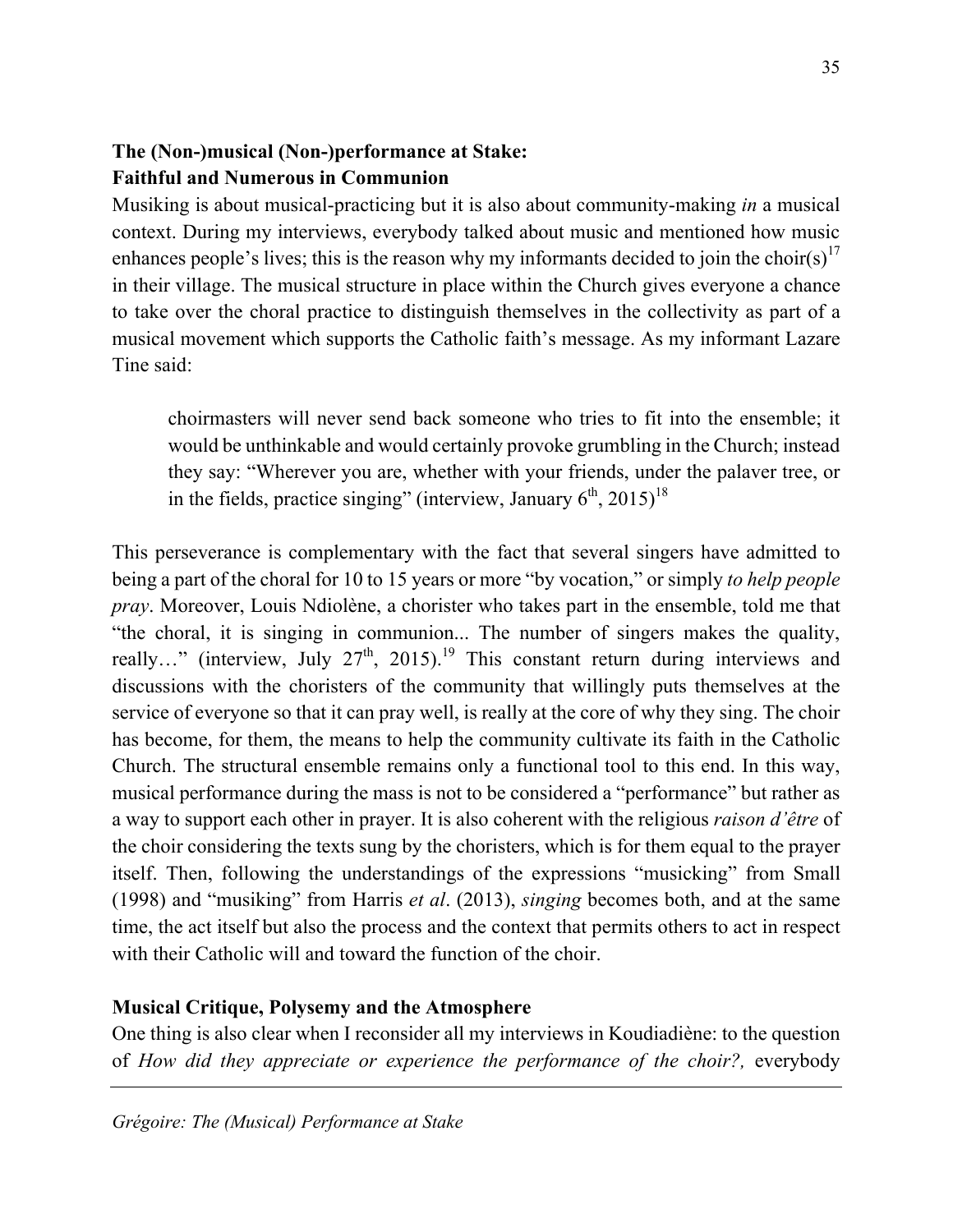answered with so many factors and expressions that did not fall under the musical component as such. For all the performances of the choir I observed – around twenty in several different contexts – not once did a member of the community commented on the choir by describing the "musical" performance if not with generic expressions like "the singers sang very well." For example, the critics of the choral concert given at the Parish Feast Day on Saturday, August  $1<sup>st</sup>$ , 2015, were mainly focused on the "atmosphere" (*mbúmbaí*) the choir was able to induce among people, mentioning then the original choreography or traditional costumes, the great interaction between singers and spectators or, still, the lack of intelligibility of the text. However, the interview with Valéry Diène, one of my informants, gave me a brief glimpse of something I interpreted as a criticism of the music itself, but instead it turned out to be the result of a terminological polysemy. He told me about the performance that "there were false notes... The children, they were skidding... If you listened *well*... The way they sang, I'm referring to the girls... Some who were screaming, who were slipping" (interview, August  $2<sup>nd</sup>$ , 2015).<sup>20</sup> With his observation, Valéry is telling me that when the music is too loud or the voices are not well balanced, we can't understand the text, the "message"; the end result is that the whole performance suffers, especially *by the loss of interest of the spectators not being able to understand the meaning of the chant*. That kind of perception was also expressed the day after by Alice Ndiolène who told me that she preferred another performance because "it was clear" ("c'était clair," referring to the sung text). Therefore, it appears that while this festive atmosphere is necessary for the performance to flow well, the most important element is the "message" conveyed by the text, precisely because of how central the communication of this message is in the act of worship itself and in "creating" the desired atmosphere.

So my observations shed light on the predominance of the text which features on the musical score. Lazare, who has a degree in music, focuses on the idea of the text "to pray well," as does the rest of the community; but it seems to me that this parameter cannot be dissociated from the performance itself. If so, what is the necessity to have a choir singing for each ceremony? The musical manifestation taking place during the worship celebration must allow members of the community to live a communal experience built on the festive atmosphere created by the chants at the church in Koudiadiène. Those chants are borrowed and sung *with* and *throughout* the community and must lead the parishioners to a common experience. This sharing can be constantly updated in the community, just like with the Lord, this God whose conception will never have been incompatible with that one of the Catholic faith. This atmosphere tightens and "evokes" this community but also – just as they remember the words of Jesus, Mary and other Saints from another era – the ancestors who are the fathers and mothers of the community. Although one might not be able to trace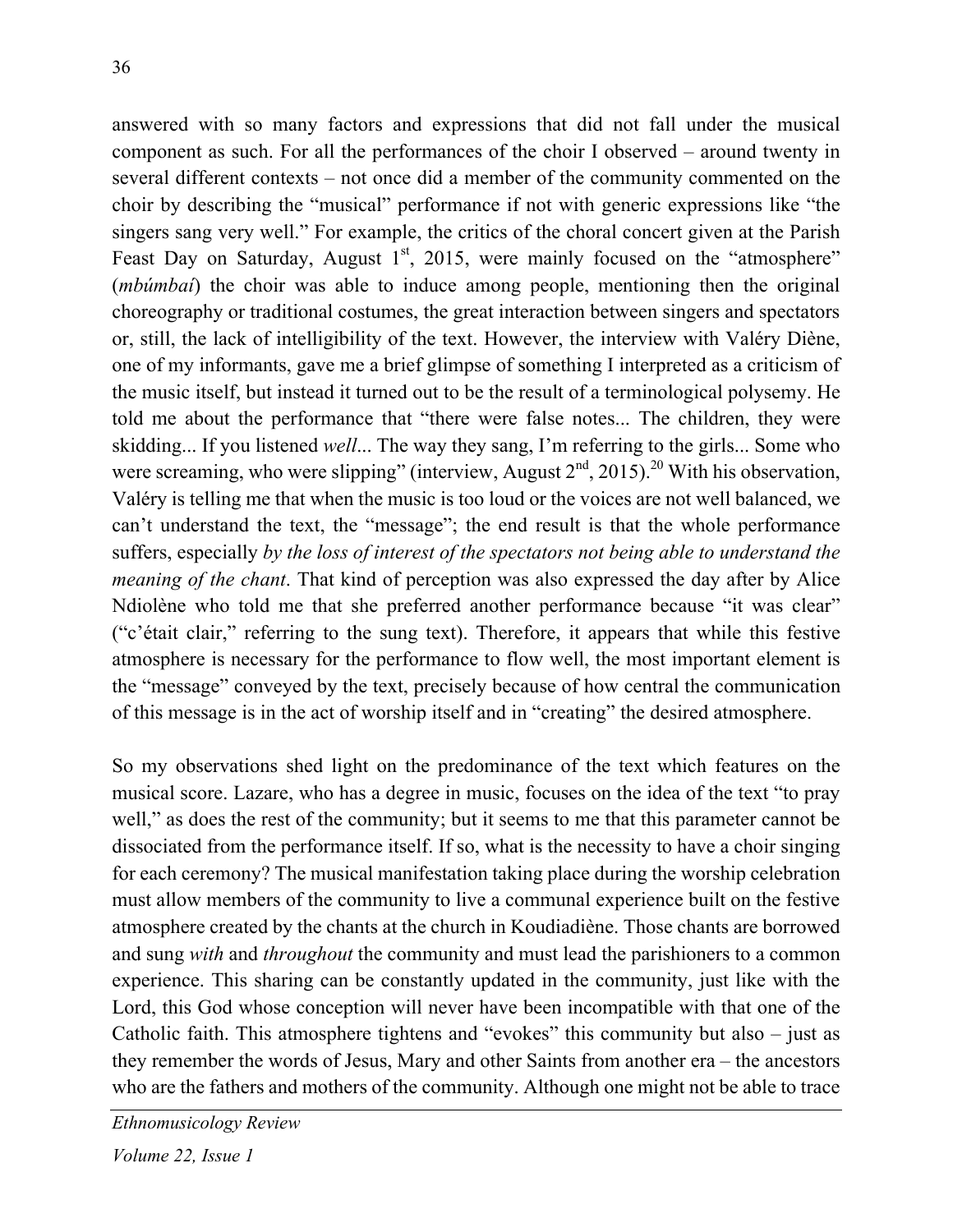the genealogy to (and of) Church, the act of remembering this past in the context of this sharing atmosphere created by the choral ensemble among the Sereer-noon recalls the experience of "doing genealogy" (*keñtokh*).

#### **"Ce n'est pas un concert!",21 or How to Displace the Focal Point**

After all, the musical structure in Koudiadiène is deeply rooted into the church's activities and, as all other cultural practices in the village, it is regulated by what they call "le Conseil paroissial pastoral" ("Pastoral Parish Council"). Actually this Council determines the aesthetic rules and behavior to follow to ensure the "good" performance of the choir, and its decisions are highly observed and respected by each member of the community, whether that person is a member of the choral or not. The vision this instance has about the ensemble and the conception of the repertoire it promotes are mostly articulated around the voice and the text: the liturgy leads the behavior of the choir to help people pray. As said by Father Antoine Ndong, the priest in charge of the Parish, "People *must* understand; this is not a concert!" (interview, December  $19<sup>th</sup>$ , 2014).<sup>22</sup> This citation is enough to sum up the purpose here and to understand that the faithfuls do not constitute a proper audience (*auditoire*) and that the accent must be on the voice: not for its "beauty" but for the intelligibility of the message it conveys. Furthermore, the priest adjuncts the functional importance of the choral with the act of community-singing when he says "the choral should not vocalize because the people do not sing anymore; it becomes a concert . . . And the instruments must not dominate the voices!" *(ibid)*.<sup>23</sup> For example, a communion chant will take its importance in its function, by sustaining the message that it conveys. With all that has been said above, the choir's reason for being is, simultaneously, to offer a communal space and moment where the faithful can grow their faith with other members of the community, to assume the role of medium for the message to be shared and, finally, to sustain the prayers. It is a formidable example of what Kay Kaufman Shelemay calls "musical communities": "a social entity, an outcome of a combination of social and musical processes, rendering those who participate in making or listening to music aware of a connection among themselves" (2011:365). But it is also a conceptualization of the choral performance as an act of negotiation and a process which is built in everyday life *with no musical means of its own*. Rather, it is a way to enhance relationships in a particular kind of "performancial community" (Grégoire 2016b) following the work of ethnomusicologist Emmanuelle Olivier who conceives collective performance as:

the elaboration of the melody . . . eminently individual, necessary condition for the manufacture of counterpoint since all the voices are structurally equivalent. Beyond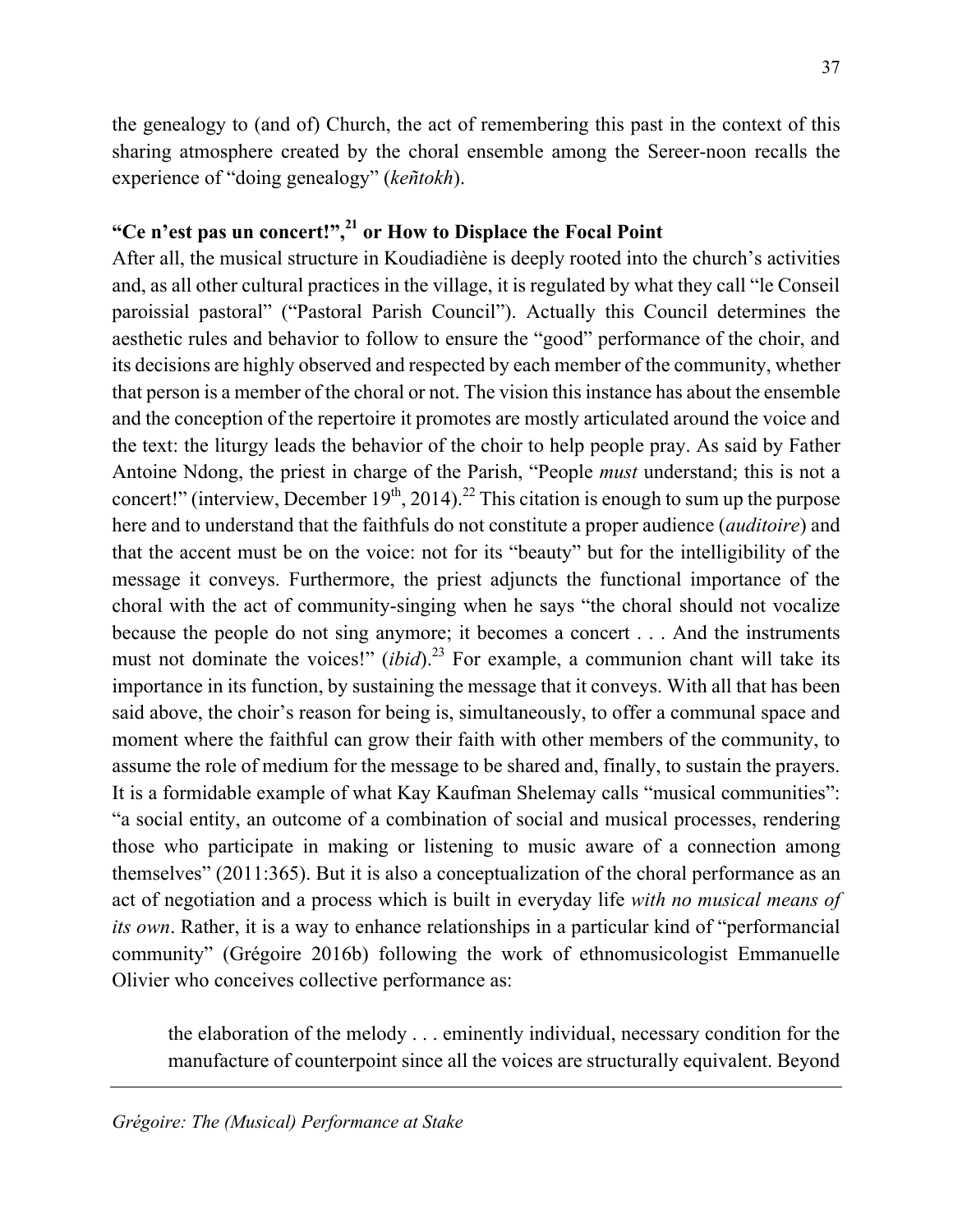the path of each of the voices, the analysis of such a collective performance makes it possible to approach the question of the interaction between [these voices while considering] that the shaping of a song does not result from the simple addition of individual melodies. (Olivier  $2004:18$ )<sup>24</sup>

#### **The (Non-)musical Performance in Paradigm: A Conclusion**

Theory tends to associate musical performance with *cultural studies* rather than *performance studies*, but we have seen here that, to some extent, it could be different. On the contrary, my observations among the Sereer-noon of Koudiadiène demonstrate that musical performance can *also* be observed as a subject instead of always being the eternal object of communication – that is to say, the phenomenon inscribes itself also in a communication path, but not exclusively. Actually, the fact that the choral performance is part of a larger process focused on cultivating a faithful community in prayer, obligates scholars to reformulate the initial question. Instead of asking *What a "performance" is?* They should focus on what it *means* to perform and how. There is also a major point in this case which cannot be developed in detail here: the construction of the Noon's "musical community" *through* the space called "performancial community" must be inscribed in a long-time (*longue durée*) performance building. The community in question is built not only among the multiple musical utterances, the *events*, but mostly in a day-to-day peerbuilding relationship. That is all the relevance of the expression "performancial community" which is constructed through time and generations in a continuous communication of faith, knowledge and passion and with a real statement of everyone's vocation to prayer. That is the reason to keep an expression such as "performance" or "performancial" rather than using Small's expression "musicking," which is often understood to be more convenient when writing about the concept. Here, the "performance" is more *temporal*, and its "communication" is *punctual*.

Besides, some people in Koudiadiène like to say that "Bien chanter, c'est prier deux fois" ("Singing well is to pray twice"): the community there constructs and makes its festive atmosphere "alive" by each member's statement of the role of the Catholic faith in his or her own life. The musical performance is thus only a tool for the good flow of the Catholic faith. People are not "performing" to express their faith; it is rather the expression of their faith that an occidental conception considers generally as a performance. For those practitioners, choral singing *is* musical but the choral performance is not: it is an act of worship that makes people grow amidst a strong community fabric which is woven through time.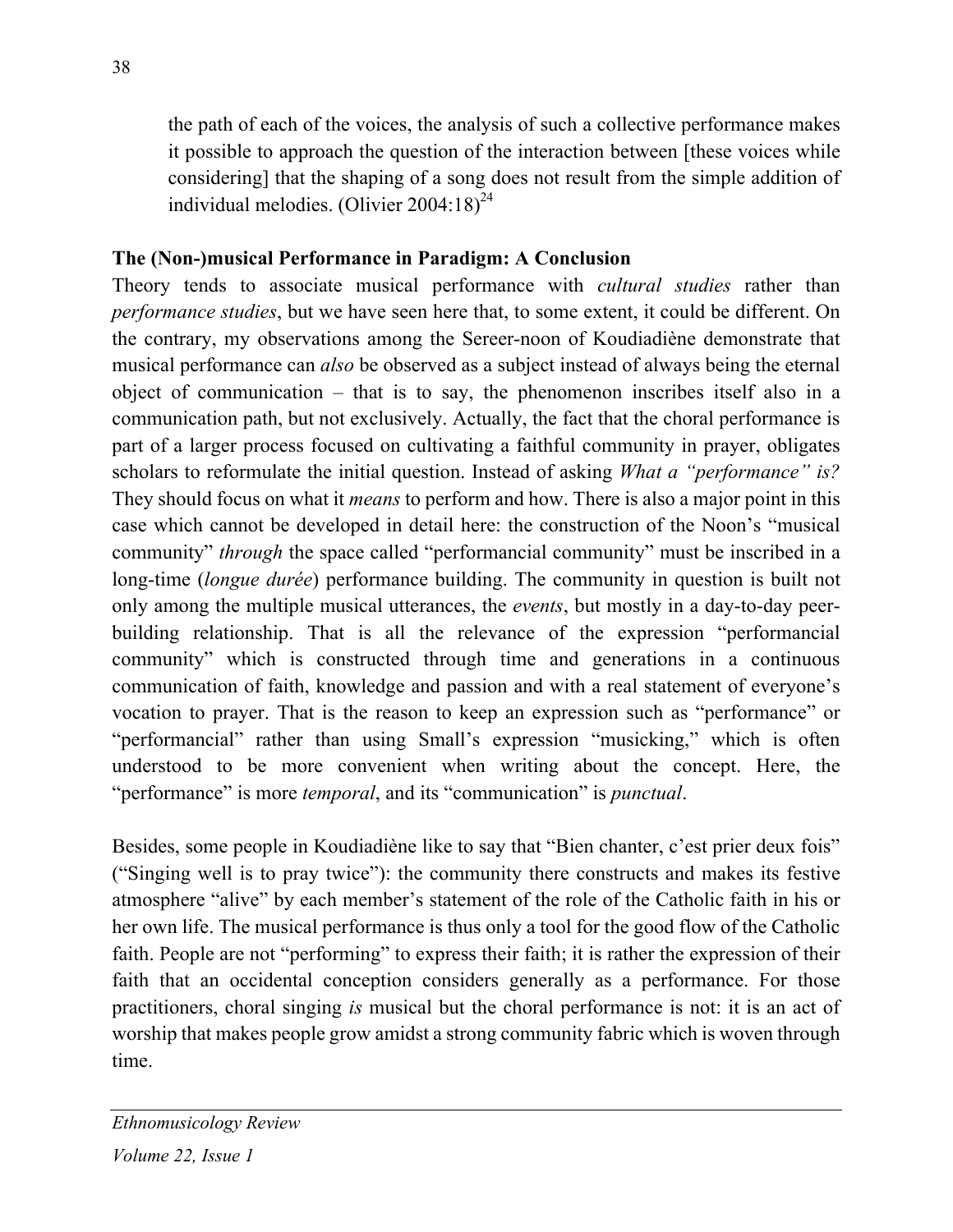#### **Notes**

 

 $<sup>1</sup>$  See for example the work of Filippo Colnago (2007), "La communication musicale comme</sup> élément d'identité culturelle chez les Lobi du Burkina Faso," *Cahiers d'ethnomusicologie* 20: 67-85.

<sup>2</sup> "une série de modalités de production et de mise en communication [acteurs et auditoire] qui contribue de façon significative à l'édification de la stylistique d'une pratique musicale." All translations from the author.

<sup>3</sup> See Patrick N. Juslin, Patrik (2000), "Cue Utilization in Communication of Emotion in Music Performance: Relating Performance to Perception," *Journal of Experimental Psychology: Human Perception and Performance* 26, n°6: 1797-813.

<sup>4</sup> See the work of J. Lowell Lewis (2013), *The Anthropology of Cultural Performance*.<br><sup>5</sup> *Inculturation* is a Christian term used in missiology to refer to the adaptation of the Gospel in a

given culture. This notion is close, but significantly different from acculturation in sociology.

 $6$  For the global picture, there are generally two accepted "families" among the Sereer in Senegal: the Sereer Singandum, in the south, who can be subdivided into two or three subfamilies according to different sources, and the *Cangin* group, located around Thiès, which is subdivided within Ndut, Palor, Saafen, Noon, Lala.

<sup>7</sup> "les Seereer étaient toujours convaincus qu'être chrétien n'était pas incompatible avec certaines valeurs de la culture locale, que le syncrétisme était une manière de renforcer leur foi en un Dieu Unique, et de mieux se protéger des mauvais esprits. II n'était donc pas question, pour eux, d'abandonner certaines pratiques. Un tel comportement entraînait leur néantisation culturelle."

<sup>8</sup> Un silence qui "exprime [pourtant] un savoir plein – c'est le silence de celui qui se tait parce qu'il sait, et vice-versa [– ou] une lacune dans le savoir – le silence de celui qui ne sait rien ou pas assez, de celui qui s'abstient, stoïquement, en l'absence de connaissances, d'opinions ou de certitudes établies ou provisoires."

<sup>9</sup> Similarly, a boy will systematically be given four sips of syrup, four tablets, four days of rest, etc. since the masculine numerical symbol among the Sereer-noon is "4".

 $10$  "[m]usicalement, en transformant des structures musicales déjà classées qui représentent une identité culturelle bien connue pour les faire passer dans une autre réalité culturelle en observant les points de rencontre ou les différences, on obtient ce qu'on appelle une *transmutation* – un changement d'une substance à une autre, un changement de nature."

 $11$  "ce n'est pas la Vierge Marie que l'on prie, c'est une Sainte différente à chaque fois... mais ce n'est pas obligé d'être une Sainte."

<sup>12</sup> See below for what the *mbilim* is.

 $13$  The intonation, in the liturgy, is the initial part of a musical work sung by a soloist or a group of choristers to announce the entrance of the choir.

<sup>14</sup> The act of "doing music" could be described different ways; among others, "musiking" as theorized by Rachel A. Harris, Rowan Pease and Shzr Ee Tan (2013) is understood like a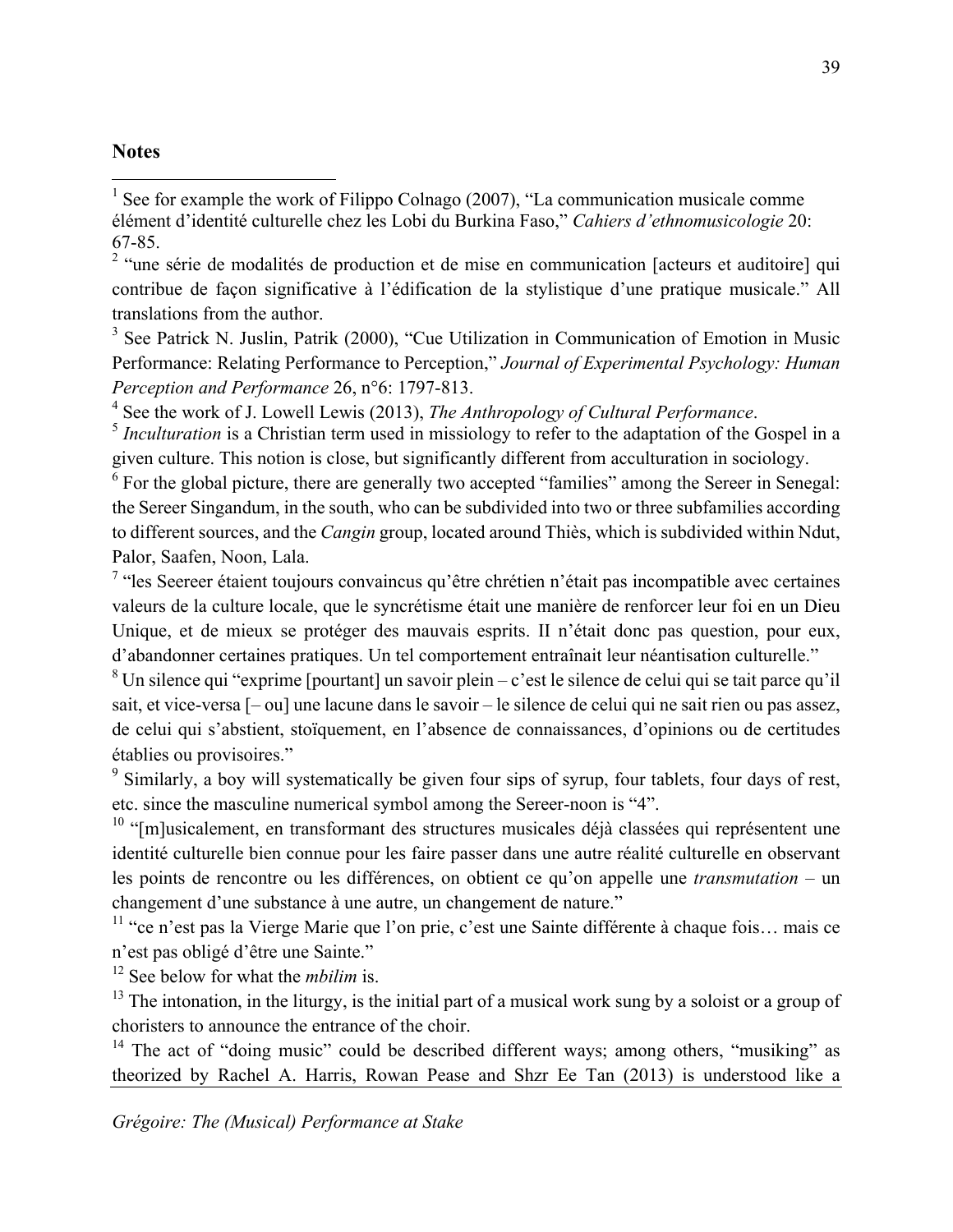*negotiation* (p.92) while "musicking", for Christopher G. Small (1998), is more like a *process* (p.112). This nuance is important to keep in mind for the purpose of the present article because doing music in Koudiadiène is actually the mediation of both these understandings of the same musical act.

 

<sup>15</sup> It is important here to note the difference between "doing genealogy" and "*doing* the genealogy," the first being used to describe the act of searching for relative parents and/or ancestors, and the second understood as giving an active part and agency to those people literally "participating" to the building of their genealogy: they are "making" genealogies (Grégoire 2016).

 $16$  I don't want here to (re)open the debate about what is or is not "traditional," and for whom; I just refer then to Eric Hobsbawm and Terence Ranger (1983) and Gérard Lenclud (1987).

 $17$  Actually there is more than one choral ensemble but six ensembles dispatched unequally among all the six villages of the Parish, grouping people in different groups by age. There is also a seventh ensemble constituted by the members of the noviciate who come from all around West Africa. For the needs of the present article, and to simplify a little, I will use "the choral" to be understood as "an ensemble" – which is not so far from the reality when considered as an ensemble of choral ensembles.

<sup>18</sup> "les maîtres de chœur ne renverront jamais quelqu'un qui tente de faire sa place au sein de l'ensemble; ce serait impensable et susciterait certainement la grogne de l'Église; on lui dira plutôt: « N'importe où, où vous vous trouvez, que ce soit avec vos amis, sous l'arbre à palabres, ou bien dans les champs, exercez-vous à chanter."

<sup>19</sup> "[l]a chorale, c'est chanter en communion... Le nombre de choristes, ça fait la qualité, vraiment.<br><sup>20</sup> "il y avait des fausses notes… Les enfants là, ils dérapaient… Si tu as *bien* écouté… La manière

dont elles chantaient, je fais allusion aux filles… Certaines qui criaient, qui dérapaient" (italics are from Valéry's accentuation).

 $21$  "This is not a concert!"

<sup>22</sup> "[l]es gens *doivent* comprendre; ce n'est pas un concert!" (italics are from the priest's accentuation).

<sup>23</sup> "[I]a chorale ne doit pas vocaliser, parce que le peuple ne chante plus; ça devient un concert...

[Et] l'instrument de musique ne doit pas dominer les voix!"

 $^{24}$  "l'élaboration de la mélodie [...] éminemment individuelle, condition nécessaire à la fabrication du contrepoint, puisque toutes les voix sont structurellement équivalentes. Au-delà du cheminement de chacune des voix, l'analyse d'une telle performance collective permet d'aborder la question de l'interaction entre [ces voix tout en considérant] que la mise en forme d'un chant ne résulte pas de la simple addition de mélodies individuelles."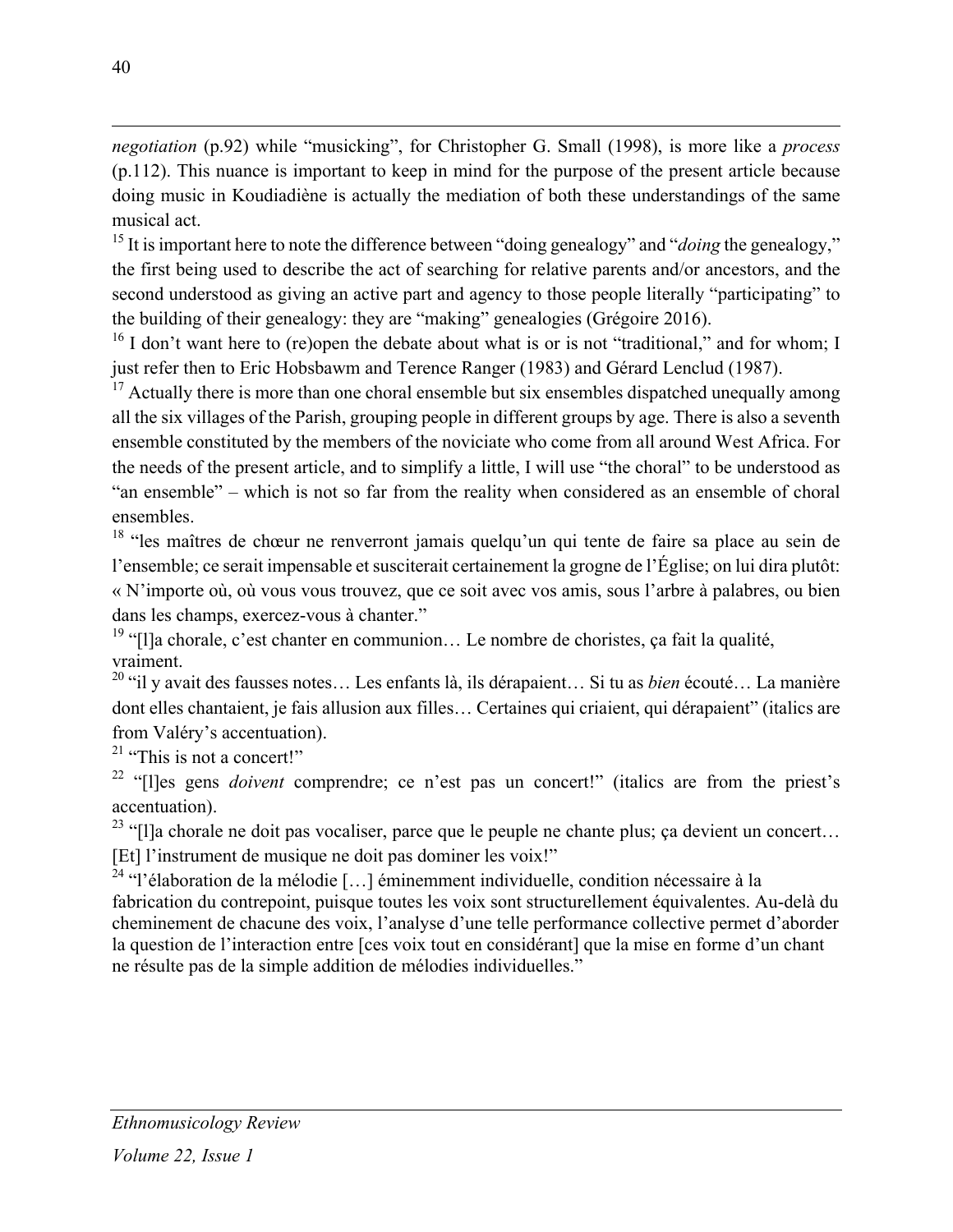#### **References**

- Austin, John Langshaw. 1962. *How to Do Things with Words.* Cambridge: Harvard University Press.
- Carr, Bruce Alan, et al. 2011. "Musical Performance." Encyclopædia Britannica. https://www.britannica.com/art/musical-performance (consulted February 21, 2018).
- Ciss, Ismaila. 2000. *Colonisation et mutations des sociétés seereer du nord-ouest, du milieu du XIXe siècle à la 2ème guerre mondiale.* PhD thesis, Université Cheikh Anta Diop, Dakar.
- Colnago, Filippo. 2007. "La communication musicale comme élément d'identité culturelle chez les Lobi du Burkina Faso." *Cahiers d'ethnomusicologie* 20: 67–85.
- Dang, Christine. 2014. *Songs of Spiritual Citizenship: Muslim and Christian Voices in the Senegalese Public Sphere.* PhD thesis, University of Pennsylvania.
- de Benoist, Joseph-Roger. 2008. *Histoire de l'Église catholique au Sénégal du milieu du XVe siècle à l'aube du troisième millénaire.* Paris; Dakar: Karthala; Clairafrique.
- Desroches, Monique. 2008. "Entre texte et performance : l'art de raconter." *Cahiers d'ethnomusicologie* 21: 103–115.
- Dewey, John. 1934. *Art as Experience*. New York: Minton, Balch & Company.
- Dupire, Marguerite. 1992. "À propos d'unités échangistes Sereer-Noon et Lala." *Journal des africanistes* 62(2): 193–217.
- Faidherbe, Louis Léon César. 1889. *Le Sénégal : la France dans l'Afrique occidentale.* Paris: Hachette.
- Feld, Steven. 1982. *Sound and Sentiment: Birds, Weeping, Poetics, and Song in Kaluli Expression.* Philadelphia: University of Pennsylvania Press.
- Gabrielsson, Alf. 2003. "Music Performance Research at the Millennium." *Psychology of Music* 31(3): 221–72.
- Garcin-Marrou, Flore. 2014. "Compte-rendu du séminaire PRITEPS : Introduction aux Performance Studies et à la French Theory (1)." *Labo LAPS*. http://labolaps.com/compte-rendu-du-seminaire-priteps-introduction-aux-performancestudies-et-a-la-french-theory-1/ (consulted February 26, 2018).
- Gravrand, Henri. 1987. "Rites et symboles sereer face au sacré." *Cahiers des religions africaines* 20/21(39/42): 125–43.
- Grégoire, Anthony. 2016a. *La représentation de la collectivité dans la mise en acte du chant choral sénégalais chez les Sérères noon de Saint Pierre Julien Eymard de Koudiadiène.* Master thesis, Université de Montréal, Montréal.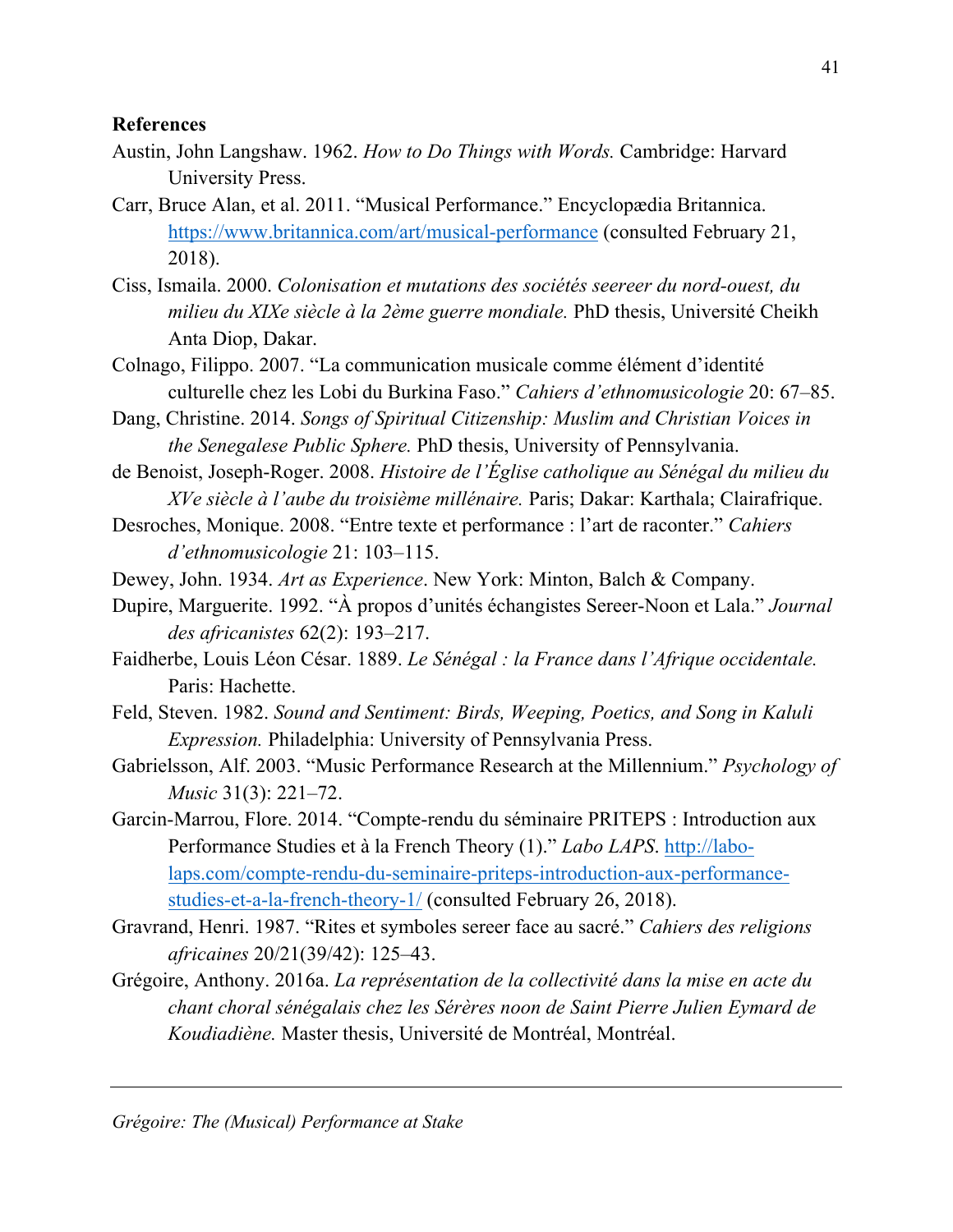. 2016b. "'Quand faire et dire' : Construction d'une communauté performancielle chez les Sérères noon du Sénégal." *Les Cahiers de la Société québécoise de recherche en musique* 17(2): 25–36.

- Harris, Rachel A., et al. 2013. *Gender in Chinese Music.* Eastman/Rochester Studies in Ethnomusicology. Vol. 4. Rochester: University of Rochester Press.
- Hobsbawm, Eric J., and Ranger, Terence O. 1983. *The Invention of Tradition*. Cambridge: Cambridge University Press.
- Juslin, Patrik N. 2000. "Cue Utilization in Communication of Emotion in Music Performance: Relating Performance to Perception." *Journal of Experimental Psychology: Human Perception and Performance* 26(6): 797–812.
- Keil, Charles. 1998. "Call and Response: Applied Sociomusicology and Performance Studies." *Ethnomusicology* 42(2): 303–312.
- Kisliuk, Michelle Robin. 1998. *Seize the Dance!: BaAka Musical Life and the Ethnography of Performance*. Oxford: Oxford University Press
- Lenclud, Gérard. 1987. "La tradition n'est plus ce qu'elle était… Sur la notion de tradition et de société traditionnelle en ethnologie." *Terrain* (9): 110–23.
- Manao, Ana Filipa. 1999. *Adolphe, Armance, Dominique : Les configurations passionnelles du silence*. PhD thesis, Toronto University.
- Mazzola, Guerino. 2011. *Musical Performance. A Comprehensive Approach: Theory, Analytical Tools, and Case Studies*. Computational Music Science. Berlin: Springer.
- McKenzie, Jon. 2005. *Performance Studies*. https://www.brown.edu/ Departments/Joukowsky\_Institute/courses/architecturebodyperformance/files/257077.ht m (consulted February 21, 2018).
- Olivier, Emmanuelle. 2004. "Performance musicale et situation sociale." *Cahiers d'ethnomusicologie* 17: 65–88.
- Prasad, Pavithra, and Jeff Roy. 2017. "Ethnomusicology and Performance Studies: Towards Interdisciplinary Futures of Indian Classical Music." *MUSICultures* 44(1): 187–209.
- Rink, John. 2002. *Musical Performance: A Guide to Understanding*. Cambridge: Cambridge University Press.
- Rouget, Gilbert. 1980. *La musique et la transe : esquisse d'une théorie générale des relations de la musique et de la possession.* Paris: Gallimard.
- Schechner, Richard. 1988. *Performance Theory.* New York: Routledge.
- Searle, John R. 1969. *Speech Acts: An Essay in the Philosophy of Language.* Cambridge: Cambridge University Press.